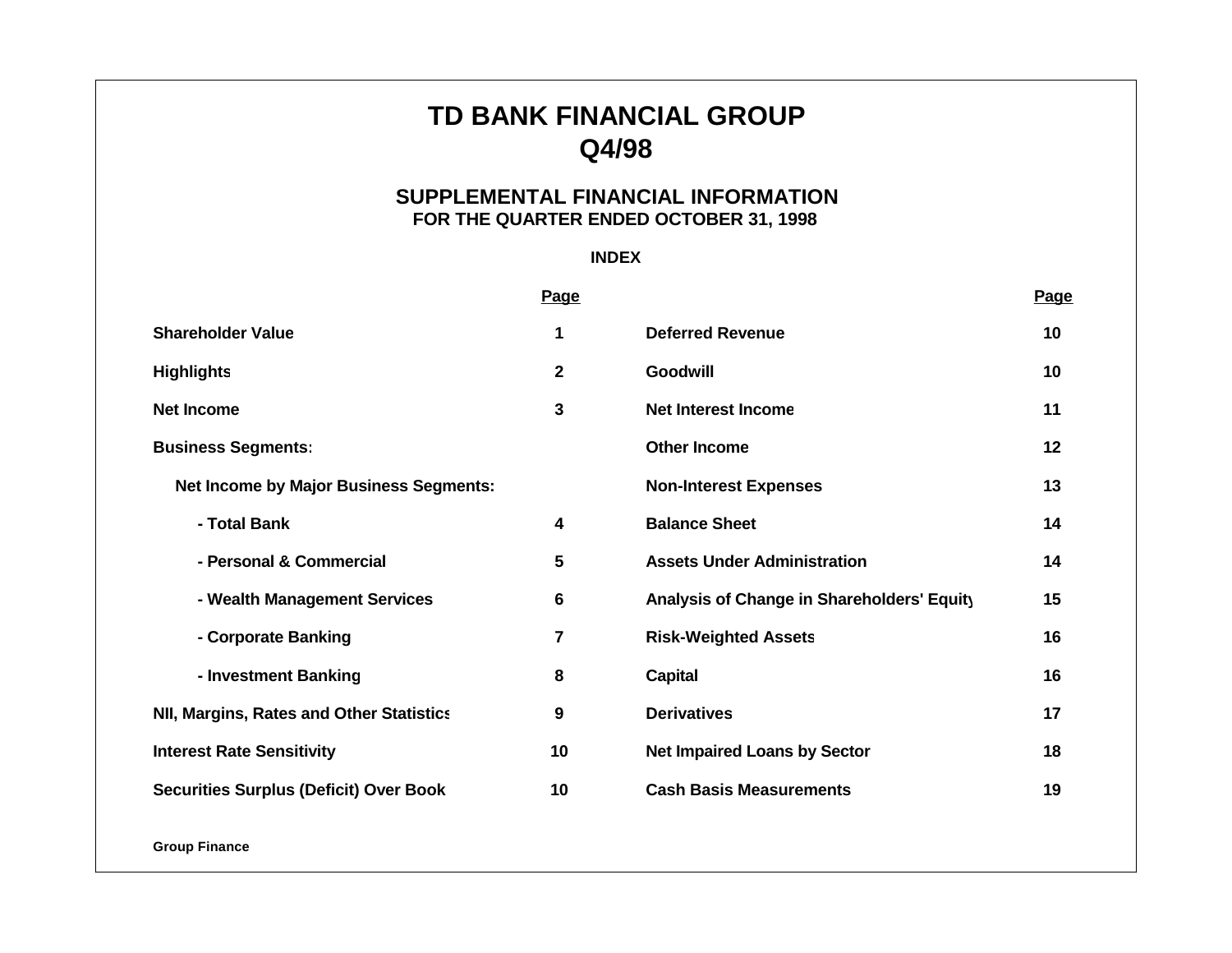### **SHAREHOLDER VALUE**

<span id="page-1-0"></span>

|                                          |             |        | <b>QUARTER</b> |        |        |        |        |        |        |         |        | <b>FULL YEAR</b> |
|------------------------------------------|-------------|--------|----------------|--------|--------|--------|--------|--------|--------|---------|--------|------------------|
|                                          | <b>LINE</b> | 1996   |                | 1997   |        |        |        | 1998   |        |         |        |                  |
|                                          | #           |        |                | 2      |        |        |        | 2      |        | 4       | 1997   | 1998             |
| Per common share                         |             |        |                |        |        |        |        |        |        |         |        |                  |
| <b>Dividends</b>                         |             | \$.25  | \$.28          | \$.28  | \$.28  | \$.28  | \$.32  | \$.32  | \$.34  | \$.34   | \$1.12 | \$1.32           |
| Book value                               | 2           | 20.30  | 20.69          | 21.39  | 21.92  | 22.75  | 23.62  | 24.12  | 25.19  | 25.87   | 22.75  | 25.87            |
| Closing market price                     | 3           | 31.35  | 37.10          | 39.50  | 44.55  | 51.65  | 53.60  | 65.30  | 59.65  | 45.90   | 51.65  | 45.90            |
|                                          |             |        |                |        |        |        |        |        |        |         |        |                  |
| <b>Financial ratios and statistics</b>   |             |        |                |        |        |        |        |        |        |         |        |                  |
| Return on common equity                  | 4           | 16.3 % | 16.4 %         | 15.2 % | 17.8 % | 16.8 % | 16.3 % | 17.3 % | 15.0 % | 11.7 %  | 16.6 % | 15.0 %           |
| Return on common equity - cash basis     |             | 16.3   | 18.3           | 19.2   | 19.8   | 18.7   | 20.2   | 19.6   | 17.3   | 13.6    | 19.0   | 17.6             |
| Return on assets                         |             | .80    | .78            | .69    | .77    | .73    | .67    | .68    | .58    | .45     | .74    | .59              |
| Return on risk - weighted assets         |             | 1.11   | 1.14           | 1.01   | 1.18   | 1.14   | 1.14   | 1.23   | 1.10   | .89     | 1.12   | 1.09             |
| Dividend yield (1)                       |             | 3.5    | 3.0            | 2.8    | 2.6    | 2.5    | 2.1    | 1.9    | 2.0    | 2.7     | 2.7    | 2.4              |
| Common dividend payout ratio             | 9           | 32.0   | 33.1           | 36.0   | 28.9   | 29.6   | 33.7   | 32.0   | 36.7   | 45.4    | 31.7   | 36.4             |
| Closing market price to book value       | 10          | 1.54   | 1.79           | 1.85   | 2.03   | 2.27   | 2.27   | 2.71   | 2.37   | 1.77    | 2.27   | 1.77             |
| Price earnings ratio (2)                 | 11          | 10.6   | 12.0           | 12.5   | 13.1   | 14.6   | 14.7   | 16.9   | 15.6   | 12.7    | 14.6   | 12.7             |
| Total market return on common            |             |        |                |        |        |        |        |        |        |         |        |                  |
| shareholders' investment (3)             | 12          | 36.2 % | 51.7 %         | 71.9 % | 77.9 % | 68.3 % | 47.6 % | 68.4 % | 36.7 % | (8.6) % | 68.3 % | $(8.6)$ %        |
| Number of common shares outstanding (MM) | 13          | 302.7  | 299.1          | 296.5  | 296.9  | 296.9  | 297.0  | 297.0  | 297.1  | 297.1   | 296.9  | 297.1            |

(1) dividends per common share for trailing 4 quarters divided by average of high and low common share prices for the period

(2) closing common share price divided by net income per common share for trailing 4 quarters

(3) the change in market price plus dividends paid in trailing 4 quarters as a percentage of the prior year's closing market price per common share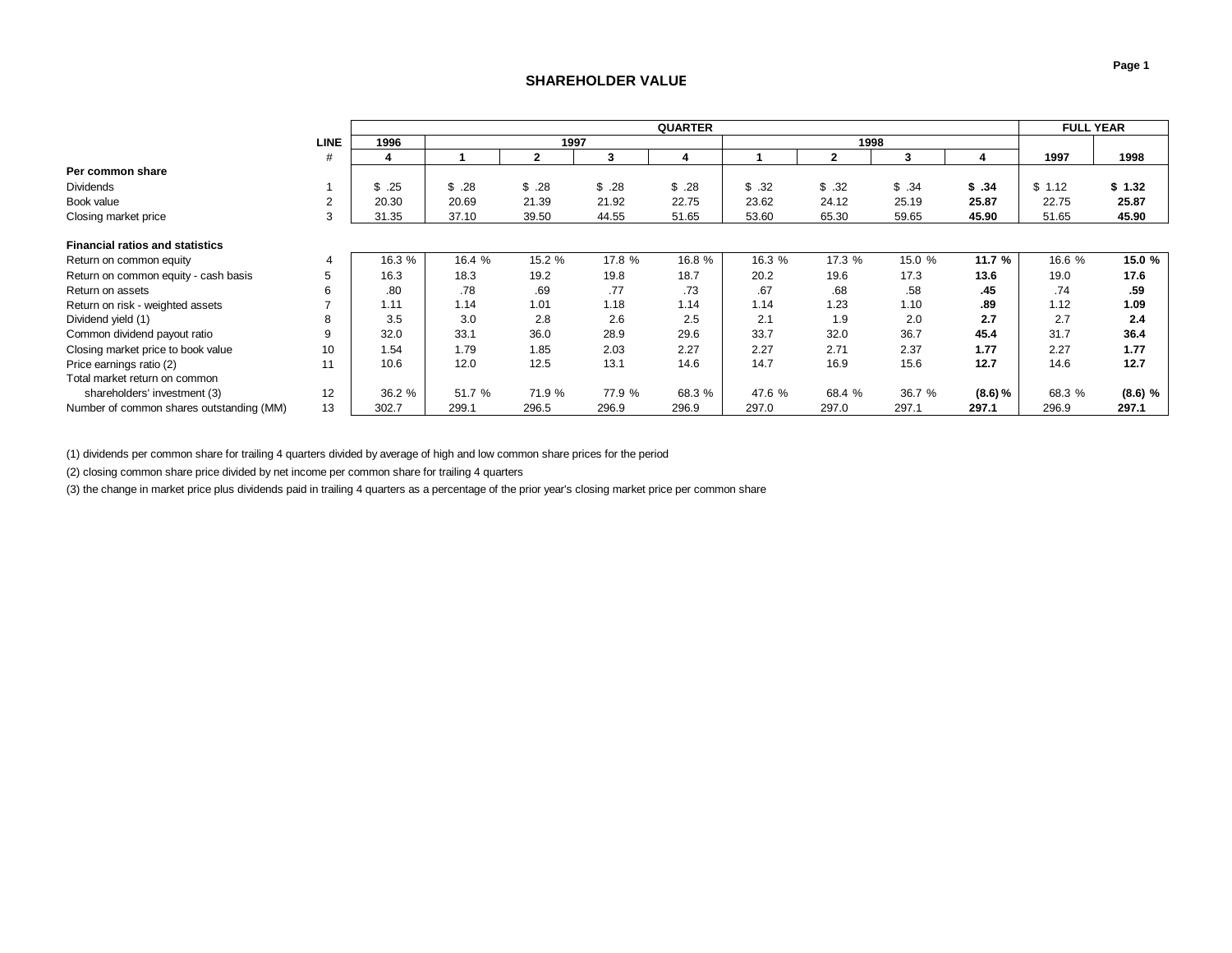#### **HIGHLIGHTS**

<span id="page-2-0"></span>

|                                                           |                | <b>QUARTER</b>          |         |                |         |         |         |                |         |         | <b>FULL YEAR</b> |          |
|-----------------------------------------------------------|----------------|-------------------------|---------|----------------|---------|---------|---------|----------------|---------|---------|------------------|----------|
|                                                           | <b>LINE</b>    | 1996                    |         | 1997           |         |         |         | 1998           |         |         |                  |          |
|                                                           | #              | $\overline{\mathbf{4}}$ | 1       | $\overline{2}$ | 3       | 4       | 1       | $\overline{2}$ | 3       | 4       | 1997             | 1998     |
| Results of operations (\$ millions)                       |                |                         |         |                |         |         |         |                |         |         |                  |          |
| Net income                                                |                | \$249                   | \$264   | \$240          | \$295   | \$289   | \$293   | \$307          | \$287   | \$234   | \$1,088          | \$1,121  |
| Net interest income (TEB)                                 | $\overline{2}$ | 692                     | 720     | 726            | 739     | 798     | 810     | 772            | 784     | 774     | 2,983            | 3,140    |
| Total revenue (TEB)                                       | 3              | .162                    | 1.260   | 1.291          | 1.396   | 1.686   | 1,517   | 1.600          | 1,789   | 1,431   | 5,633            | 6,337    |
|                                                           |                |                         |         |                |         |         |         |                |         |         |                  |          |
| Per common share                                          |                |                         |         |                |         |         |         |                |         |         |                  |          |
| Net income                                                |                | \$.81                   | \$.85   | \$.78          | \$.96   | \$.95   | \$.95   | \$1.00         | \$.93   | \$.74   | \$3.54           | \$3.62   |
| Net income - cash basis                                   | 5              | .81                     | .87     | .90            | .99     | .97     | 1.06    | 1.03           | .96     | .78     | 3.73             | 3.83     |
|                                                           |                |                         |         |                |         |         |         |                |         |         |                  |          |
| Financial position (\$ billions)                          |                |                         |         |                |         |         |         |                |         |         |                  |          |
| Total assets                                              | 6              | \$130.3                 | \$136.1 | \$153.2        | \$156.1 | \$163.9 | \$177.0 | \$189.5        | \$208.7 | \$181.8 | \$163.9          | \$181.8  |
| Total common equity                                       |                | 6.1                     | 6.2     | 6.3            | 6.5     | 6.8     | 7.0     | 7.2            | 7.5     | 7.7     | 6.8              | 7.7      |
|                                                           |                |                         |         |                |         |         |         |                |         |         |                  |          |
| Other (\$ millions)                                       |                |                         |         |                |         |         |         |                |         |         |                  |          |
| Net interest margin (TEB)                                 | 8              | 2.54 %                  | 2.45 %  | 2.40 %         | 2.26 %  | 2.31 %  | 2.21 %  | 2.04 %         | 1.88 %  | 1.72 %  | 2.35 %           | 1.95 %   |
| Net impaired loans                                        | 9              | \$344                   | \$514   | \$367          | \$285   | (\$79)  | \$84    | (\$78)         | (\$321) | (\$259) | (\$79)           | (\$259)  |
| Net impaired loans as a % of net loans*                   | 10             | $.4\%$                  | $.6\%$  | $.4\%$         | $.3\%$  | (.1) %  | $.1\%$  | (.1) %         | (.3) %  | (.3) %  | $(.1)$ %         | $(.3)$ % |
| PCL as a % of net average loans*                          | 11             | .13                     | .20     | .20            | .19     | 1.09    | .27     | .28            | 1.11    | .25     | .43              | .48      |
| PCL excluding special charge as a % of net average loans* | 12             | .13                     | .20     | .20            | .19     | .18     | .27     | 28             | .26     | .25     | .19              | .27      |
| Securities - surplus over book                            | 13             | \$323                   | \$431   | \$507          | \$893   | \$674   | \$753   | \$965          | \$770   | \$477   | \$674            | \$477    |
| Net common equity to risk-weighted assets ratio           | 14             | 6.2%                    | 6.1 %   | 5.7 %          | 6.1%    | 6.1 %   | 6.2%    | 6.2 %          | 6.4 %   | 6.4%    | 6.1%             | 6.4 %    |
| Tier 1 capital ratio                                      | 15             | 6.8                     | 6.6     | 6.3            | 6.7     | 6.6     | 7.1     | 7.1            | 7.3     | 7.2     | 6.6              | 7.2      |
| Total capital ratio                                       | 16             | 9.7                     | 9.7     | 9.4            | 10.0    | 10.2    | 10.8    | 10.7           | 11.2    | 11.0    | 10.2             | 11.0     |
| Efficiency ratio                                          | 17             | 62.0                    | 60.1    | 63.5           | 60.9    | 56.6    | 60.3    | 61.6           | 57.8    | 71.5    | 60.0             | 62.4     |
| Efficiency ratio-excluding goodwill and one-time gains    | 18             | 62.0                    | 59.6    | 60.7           | 60.4    | 63.8    | 59.7    | 61.0           | 64.3    | 70.6    | 61.2             | 63.8     |
| Number of full-time equivalent staff at period end        | 19             | 26,815                  | 27,240  | 27,458         | 27,645  | 28,001  | 28,582  | 29,445         | 29,920  | 29,236  | 28,001           | 29,236   |
| Number of Bank branches                                   | 20             | 953                     | 939     | 928            | 924     | 919     | 913     | 911            | 909     | 922     | 919              | 922      |
| Rating of senior debt: Moody's                            | 21             | Aa2                     | Aa2     | Aa2            | Aa2     | Aa2     | Aa2     | Aa2            | Aa2     | АаЗ     | Aa <sub>2</sub>  | Aa3      |
| Standard and Poor's**                                     | 22             | AA                      | AA      | AA             | AA      | AA      | AA      | AA             | AA      | AA      | AA               | AA       |

\* Includes customers' liability under acceptances.

\*\* Currently on credit watch with negative implications.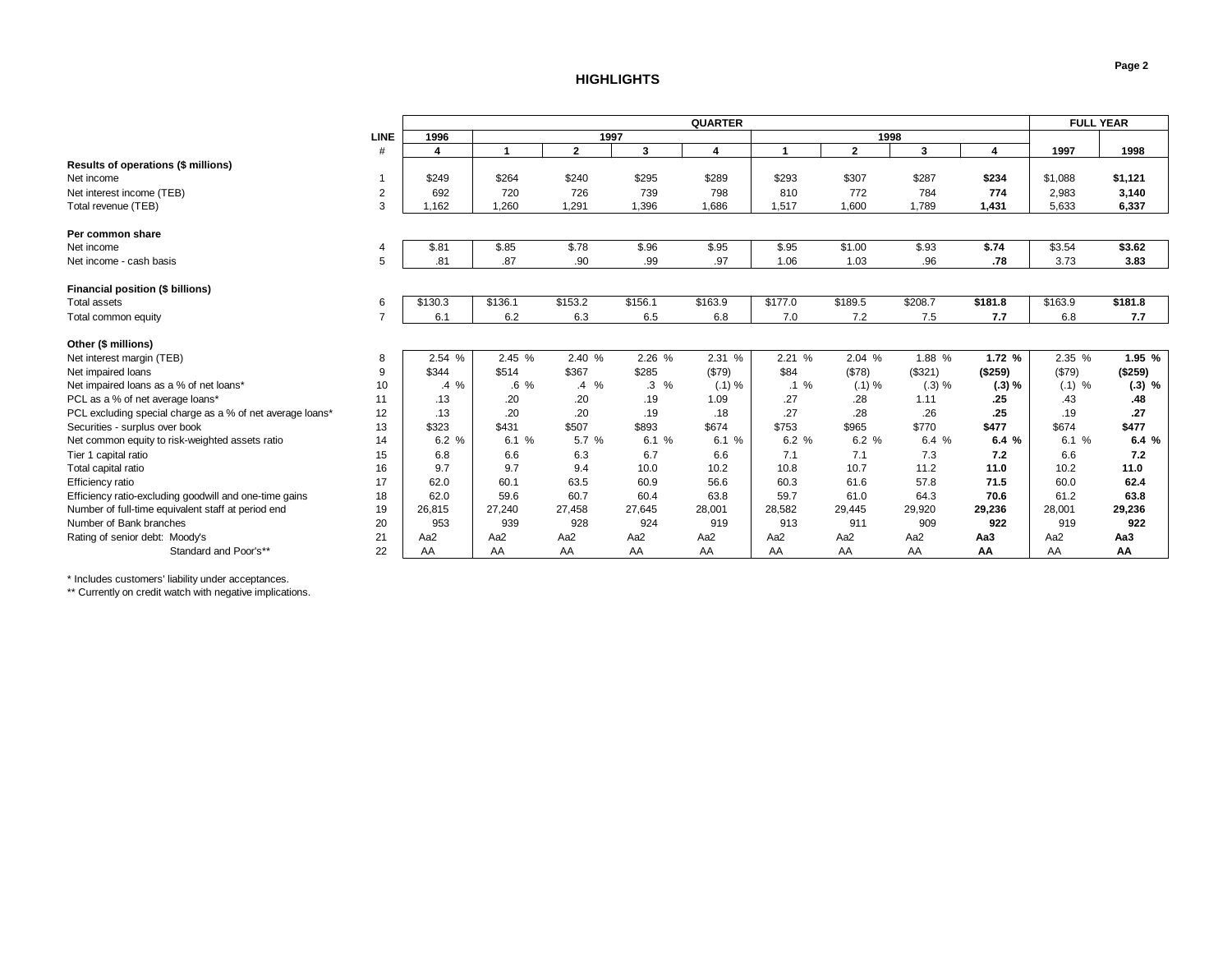# **NET INCOME (\$MILLIONS)**

<span id="page-3-0"></span>

|                                          |                | <b>QUARTER</b> |              |                |        |                         |                      |              |        |        | <b>FULL YEAR</b> |         |
|------------------------------------------|----------------|----------------|--------------|----------------|--------|-------------------------|----------------------|--------------|--------|--------|------------------|---------|
|                                          | <b>LINE</b>    | 1996           |              | 1997           |        |                         |                      | 1998         |        |        |                  |         |
|                                          | $\#$           | 4              | $\mathbf{1}$ | $\mathbf{2}$   | 3      | $\overline{\mathbf{4}}$ | $\blacktriangleleft$ | $\mathbf{2}$ | 3      | 4      | 1997             | 1998    |
|                                          |                |                |              |                |        |                         |                      |              |        |        |                  |         |
| Net interest income (TEB)                | 1              | \$692          | \$720        | \$726          | \$739  | \$798                   | \$810                | \$772        | \$784  | \$774  | \$2,983          | \$3,140 |
|                                          |                |                |              |                |        |                         |                      |              |        |        |                  |         |
| Provision for credit losses              | $\overline{2}$ | 24             | 40           | 40             | 40     | 240                     | 63                   | 62           | 263    | 62     | 360              | 450     |
|                                          |                |                |              |                |        |                         |                      |              |        |        |                  |         |
| Other income (page 12)                   | 3              | 470            | 540          | 565            | 657    | 888                     | 707                  | 828          | 1,005  | 657    | 2,650            | 3,197   |
|                                          |                |                |              |                |        |                         |                      |              |        |        |                  |         |
| Net interest and other income            | 4              | 1,138          | 1,220        | 1,251          | 1,356  | 1,446                   | 1,454                | 1,538        | 1,526  | 1,369  | 5,273            | 5,887   |
| Non-interest expenses (page 13)          | 5              | 721            | 758          | 820            | 850    | 955                     | 914                  | 985          | 1,033  | 1,024  | 3,383            | 3,956   |
|                                          |                |                |              |                |        |                         |                      |              |        |        |                  |         |
| Income before provision for income taxes | 6              | 417            | 462          | 431            | 506    | 491                     | 540                  | 553          | 493    | 345    | 1,890            | 1,931   |
|                                          |                |                |              |                |        |                         |                      |              |        |        |                  |         |
| Provision for income taxes (TEB)         | $\overline{7}$ | 168            | 198          | 191            | 211    | 202                     | 247                  | 246          | 206    | 111    | 802              | 810     |
|                                          |                |                |              |                |        |                         |                      |              |        |        |                  |         |
| Net income                               | 8              | 249            | 264          | 240            | 295    | 289                     | 293                  | 307          | 287    | 234    | 1,088            | 1,121   |
|                                          |                |                |              |                |        |                         |                      |              |        |        |                  |         |
| Preferred dividends                      | 9              | 8              | 8            | $\overline{7}$ | 8      | 8                       | 11                   | 10           | 12     | 12     | 31               | 45      |
|                                          |                |                |              |                |        |                         |                      |              |        |        |                  |         |
| Net income applicable to common shares   | 10             | \$241          | \$256        | \$233          | \$287  | \$281                   | \$282                | \$297        | \$275  | \$222  | \$1,057          | \$1,076 |
| Average number of common shares          |                |                |              |                |        |                         |                      |              |        |        |                  |         |
| outstanding (millions)                   | 11             | 293.5          | 302.5        | 298.7          | 296.8  | 296.9                   | 297.0                | 297.0        | 297.1  | 297.1  | 298.7            | 297.1   |
|                                          |                |                |              |                |        |                         |                      |              |        |        |                  |         |
| Earnings per share                       | 12             | \$0.81         | \$0.85       | \$0.78         | \$0.96 | \$0.95                  | \$0.95               | \$1.00       | \$0.93 | \$0.74 | \$3.54           | \$3.62  |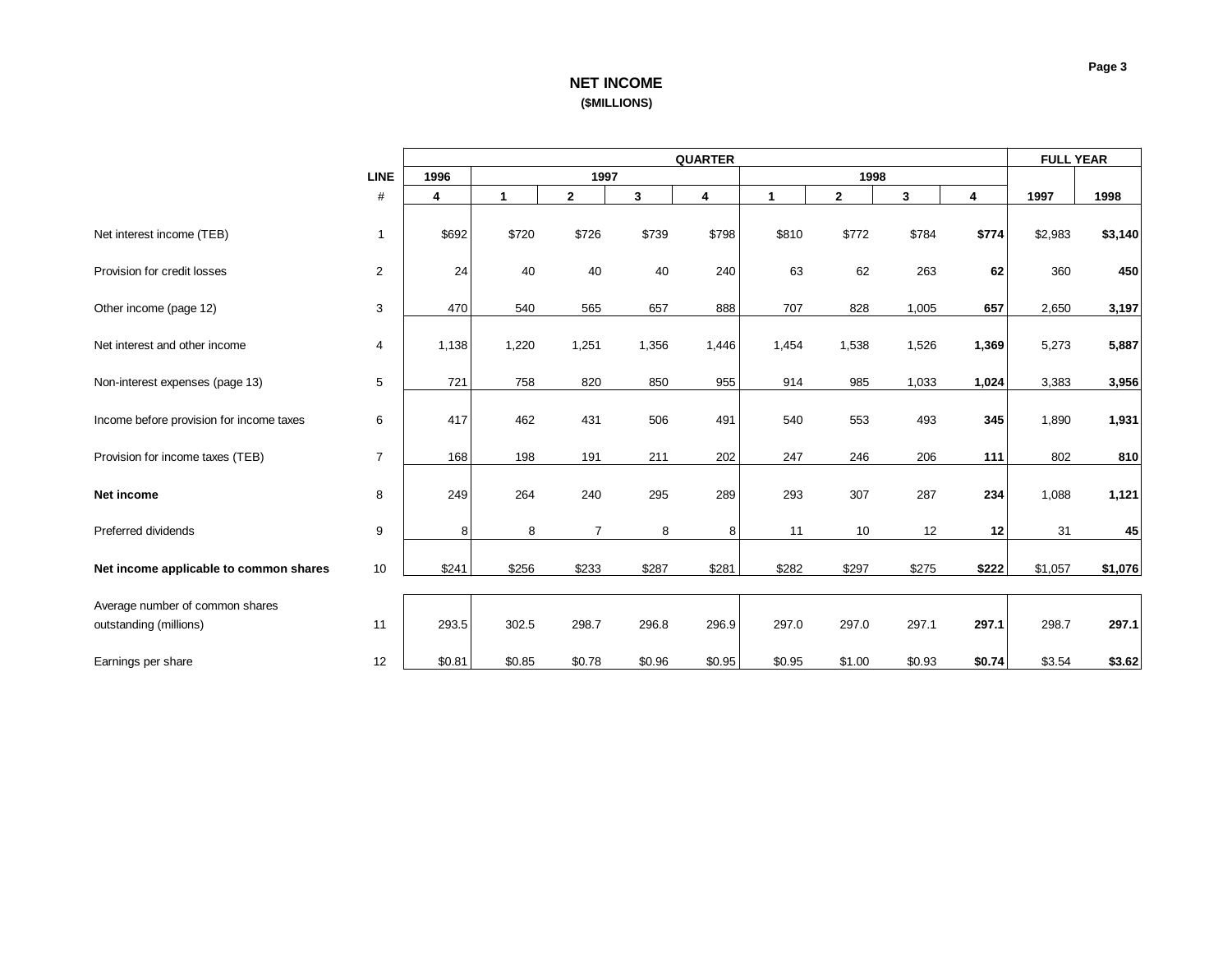#### **NET INCOME BY MAJOR BUSINESS SEGMENT - TOTAL BANK (\$MILLIONS)**

<span id="page-4-0"></span>

|                                                        |                |                |                 |                  |                  | <b>QUARTER</b> |                  |                   |                 |                  |         | <b>FULL YEAR</b> |
|--------------------------------------------------------|----------------|----------------|-----------------|------------------|------------------|----------------|------------------|-------------------|-----------------|------------------|---------|------------------|
|                                                        | <b>LINE</b>    | 1996           |                 | 1997             |                  |                |                  | 1998              |                 |                  |         |                  |
|                                                        | #              | 4              | $\mathbf{1}$    | $\overline{2}$   | 3                | 4              | $\mathbf{1}$     | $\overline{2}$    | $\mathbf{3}$    | 4                | 1997    | 1998             |
| Net income                                             |                |                |                 |                  |                  |                |                  |                   |                 |                  |         |                  |
| Personal & Commercial Banking                          | 1              | \$94           | \$107           | \$114            | \$106            | \$139          | \$130            | \$93              | \$99            | \$126            | \$466   | \$448            |
| Wealth Management Services                             | 2              | 16             | 22              | (1)              | 28               | 36             | (3)              | 43                | 42              | 43               | 85      | 125              |
| <b>Total Retail</b>                                    | 3              | 110            | 129             | 113              | 134              | 175            | 127              | 136               | 141             | 169              | 551     | 573              |
| Corporate Banking                                      | $\overline{4}$ | 100            | 80              | 100              | 97               | 70             | 119              | 94                | 97              | 87               | 347     | 397              |
| <b>Investment Banking</b>                              | 5              | 37             | 47              | 42               | 56               | 152            | 56               | 85                | 159             | (36)             | 297     | 264              |
| Total Wholesale                                        | 6              | 137            | 127             | $\overline{142}$ | $\overline{153}$ | 222            | $\overline{175}$ | 179               | 256             | 51               | 644     | 661              |
| Other                                                  | $\overline{7}$ | $\overline{2}$ | 8               | (15)             | 8                | (108)          | (9)              | (8)               | (110)           | 14               | (107)   | (113)            |
| <b>Total Bank</b>                                      | 8              | \$249          | \$264           | \$240            | \$295            | \$289          | \$293            | \$307             | \$287           | \$234            | \$1,088 | \$1,121          |
| <b>ROE (%)</b>                                         |                |                |                 |                  |                  |                |                  |                   |                 |                  |         |                  |
| Personal & Commercial Banking                          | 9              | 18 %           | $21\%$          | 24 %             | $21\%$           | 26 %           | 26 %             | 18 %              | 17 <sup>9</sup> | 22 %             | 23 %    | $20\%$           |
| Wealth Management Services                             | 10             | 41             | 11              | (1)              | 13               | 16             | (2)              | 13                | 13              | 12               | 10      | 9                |
| <b>Total Retail</b>                                    | 11             | 20             | $\overline{18}$ | 17               | 19               | 23             | 15               | 16                | 16              | 18               | 19      | 16               |
|                                                        |                |                |                 |                  |                  |                |                  |                   |                 |                  |         |                  |
| Corporate Banking                                      | 12             | 14             | 12              | 15               | 14               | 11             | 17               | 13                | 14              | 12               | 13      | 14               |
| <b>Investment Banking</b>                              | 13             | 18             | 22              | 22               | 27               | 70             | 20               | 30                | 49              | (13)             | 36      | 22               |
| <b>Total Wholesale</b>                                 | 14             | 15             | 14              | 17               | 17               | 26             | 18               | 18                | 26              | 4                | 17      | 16               |
| <b>Total Bank</b>                                      | 15             | 16 %           | 16 %            | 15 %             | 18 %             | 17 %           | 16 %             | 17 %              | 15 %            | $12 \frac{9}{6}$ | 17 %    | 15 %             |
| Percentage contribution to total net income            |                |                |                 |                  |                  |                |                  |                   |                 |                  |         |                  |
| Personal & Commercial Banking                          | 16             | 38 %           | 41 %            | 48 %             | 36 %             | 48 %           | $44\frac{9}{6}$  | 30 %              | 34 %            | 54 %             | 43 %    | 40 %             |
| Wealth Management Services                             | 17             | 6              | 8               |                  | 9                | 12             | (1)              | 14                | 15              | 18               | 8       | 11               |
| <b>Total Retail</b>                                    | 18             | 44             | 49              | 48               | 45               | 60             | 43               | 44                | 49              | 72               | 51      | 51               |
| Corporate Banking                                      | 19             | 40             | 30              | 42               | 33               | 24             | 41               | 31                | 34              | 37               | 32      | 35               |
| <b>Investment Banking</b>                              | 20             | 15             | 18              | 18               | 19               | 53             | 19               | 28                | 55              | (15)             | 27      | 24               |
| <b>Total Wholesale</b>                                 | 21             | 55             | 48              | 60               | 52               | 77             | 60               | 59                | 89              | 22               | 59      | 59               |
| Other                                                  | 22             | 1              | 3               | (8)              | 3                | (37)           | (3)              | (3)               | (38)            | 6                | (10)    | (10)             |
| <b>Total Bank</b>                                      | 23             | 100 %          | 100 %           | 100%             | 100 %            | 100 %          | 100 %            | 100 %             | 100 %           | 100 %            | 100 %   | 100 %            |
|                                                        |                |                |                 |                  |                  |                |                  |                   |                 |                  |         |                  |
| Percentage geographic contribution to total net income |                |                |                 |                  |                  |                |                  |                   |                 |                  |         |                  |
| Canada                                                 | 24             | 75 %           | 72 %            | 75 %             | 71%              | 63 %           | 82 %             | $58\frac{ }{ }$ % | $48 - 96$       | 64%              | 70 %    | 63%              |
| <b>USA</b>                                             | 25             | 18             | 18              | 25               | 19               | 20             | 19               | 30                | 36              | 15               | 21      | 25               |
| Offshore                                               | 26             | $\overline{7}$ | 10              |                  | 10               | 17             | (1)              | 12                | 16              | 21               | 9       | 12               |
| <b>Total Bank</b>                                      | 27             | 100 %          | 100 %           | 100 %            | 100 %            | 100 %          | 100 %            | 100 %             | 100 %           | 100 %            | 100 %   | 100 %            |
|                                                        |                |                |                 |                  |                  |                |                  |                   |                 |                  |         |                  |

BASIS OF PRESENTATION OF RESULTS: Results for each segment reflect revenues, expenses, assets and deposits generated by the businesses in that segment. Indirect expenses, such as overhead expenses, and associated revenues are allocated to business segments, using appropriate allocation formulas applied on a consistent basis. Common equity is allocated to business segments using capitalization rates applied to BIS-risk weighted assets, RAROC (Risk Adjusted Return On Capital) calculations, or based on comparable businesses.

OTHER: Includes Real Estate Investments and the effect of transfer pricing differences and any residual unallocated revenues and expenses. The Q3/98 and the Q4/97 general provisions for credit losses of \$200 million each are included in Other.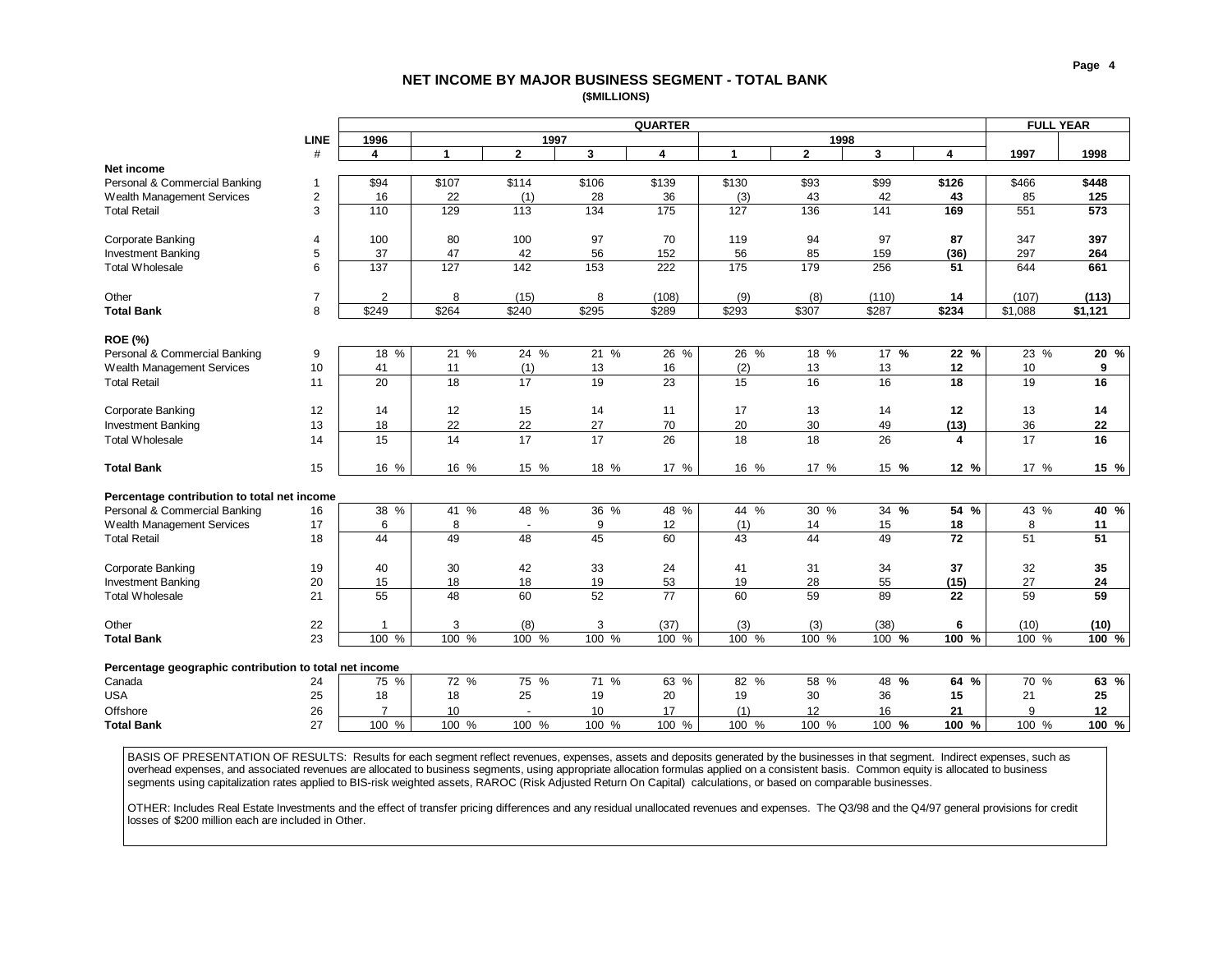# **NET INCOME BY MAJOR BUSINESS SEGMENT - PERSONAL & COMMERCIAL BANKING (\$MILLIONS)**

<span id="page-5-0"></span>

|                                   |                | <b>QUARTER</b> |       |              |       |       |       |              |       |       | <b>FULL YEAR</b> |         |
|-----------------------------------|----------------|----------------|-------|--------------|-------|-------|-------|--------------|-------|-------|------------------|---------|
|                                   | <b>LINE</b>    | 1996           |       | 1997         |       |       |       | 1998         |       |       |                  |         |
|                                   | #              | 4              |       | $\mathbf{2}$ | 3     | 4     |       | $\mathbf{2}$ | 3     | 4     | 1997             | 1998    |
|                                   |                |                |       |              |       |       |       |              |       |       |                  |         |
| Net interest income (TEB)         |                | \$490          | \$511 | \$503        | \$522 | \$559 | \$532 | \$507        | \$529 | \$528 | \$2,095          | \$2,096 |
| Provision for credit losses       | $\overline{2}$ | 27             | 34    | 33           | 32    | (9)   | 42    | 42           | 37    | 35    | 90               | 156     |
| Other income                      | 3              | 170            | 177   | 172          | 194   | 190   | 201   | 190          | 203   | 208   | 733              | 802     |
| Non-interest expenses             | 4              | 471            | 464   | 441          | 498   | 508   | 460   | 484          | 508   | 501   | 1,911            | 1,953   |
| Net income before taxes           | 5              | 162            | 190   | 201          | 186   | 250   | 231   | 171          | 187   | 200   | 827              | 789     |
| Income taxes (TEB)                | 6              | 68             | 83    | 87           | 80    | 111   | 101   | 78           | 88    | 74    | 361              | 341     |
| Net income                        | ⇁              | \$94           | \$107 | \$114        | \$106 | \$139 | \$130 | \$93         | \$99  | \$126 | \$466            | \$448   |
|                                   |                |                |       |              |       |       |       |              |       |       |                  |         |
|                                   |                |                |       |              |       |       |       |              |       |       |                  |         |
| Selected volumes and ratios       |                |                |       |              |       |       |       |              |       |       |                  |         |
| Average loans and customers'      | 8              | \$50           | \$51  | \$53         | \$54  | \$55  | \$56  | \$57         | \$59  | \$58  | \$53             | \$58    |
| liability under acceptances (\$B) |                |                |       |              |       |       |       |              |       |       |                  |         |
| Average deposits (\$B)            | 9              | 50             | 50    | 50           | 50    | 51    | 51    | 50           | 51    | 52    | 50               | 51      |
| Assets under administration (\$B) | 10             | \$19           | \$17  | \$18         | \$20  | \$22  | \$20  | \$19         | \$20  | \$20  | \$19             | \$20    |
|                                   |                |                |       |              |       |       |       |              |       |       |                  |         |
| Efficiency ratio                  | 11             | 71%            | 67%   | 65%          | 70%   | 68%   | 63%   | 69%          | 69%   | 68%   | 68%              | 67%     |
| Return on common equity           | 12             | 18%            | 21%   | 24%          | 21%   | 26%   | 26%   | 18%          | 17%   | 22%   | 23%              | 20%     |

PERSONAL AND COMMERCIAL BANKING:

Provides financial services to consumers and small and medium-sized businesses. It encompasses retail branch banking and insurance businesses operating through a retail network of branches, automated banking machines, telephone, PC and internet networks, and includes income from interest rate gapping.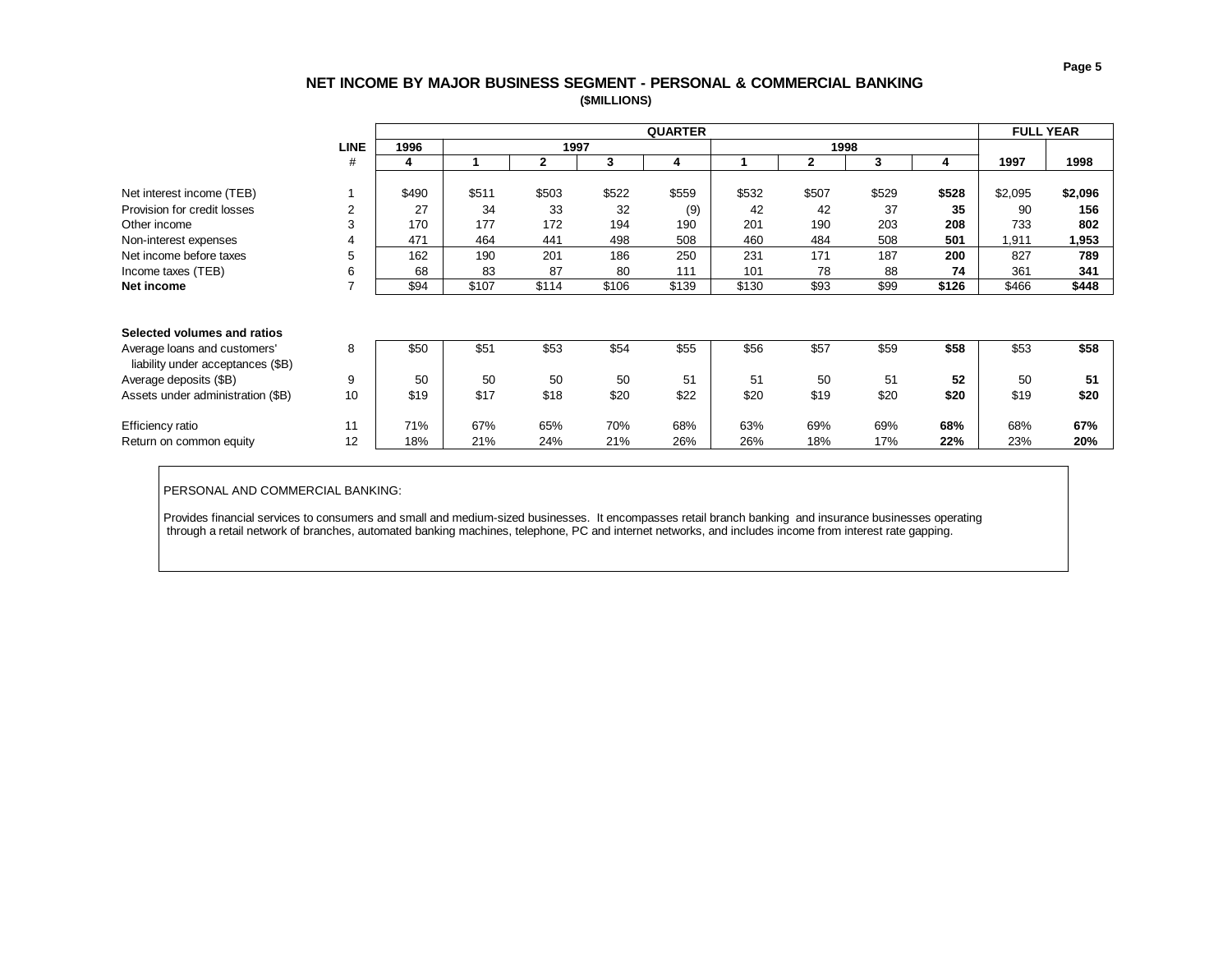### **NET INCOME BY MAJOR BUSINESS SEGMENT - WEALTH MANAGEMENT SERVICES (\$MILLIONS)**

<span id="page-6-0"></span>

|                                              |                | <b>QUARTER</b> |      |              |      |      |        |              |       |       | <b>FULL YEAR</b> |       |
|----------------------------------------------|----------------|----------------|------|--------------|------|------|--------|--------------|-------|-------|------------------|-------|
|                                              | <b>LINE</b>    | 1996           |      | 1997         |      |      |        | 1998         |       |       |                  |       |
|                                              | #              | 4              |      | $\mathbf{2}$ | 3    | 4    |        | $\mathbf{2}$ | 3     | 4     | 1997             | 1998  |
|                                              |                |                |      |              |      |      |        |              |       |       |                  |       |
| Net interest income (TEB)                    |                | \$14           | \$28 | \$32         | \$35 | \$42 | \$56   | \$64         | \$70  | \$72  | \$137            | \$262 |
| Provision for credit losses                  | $\overline{2}$ |                |      | 3            |      |      |        |              |       |       | 3                |       |
| Brokerage commissions & management fees      | 3              | 81             | 166  | 192          | 190  | 226  | 216    | 273          | 290   | 285   | 774              | 1,064 |
| Non-interest expenses                        | 4              | 67             | 148  | 197          | 170  | 198  | 252    | 252          | 278   | 282   | 713              | 1,064 |
| Net income before taxes                      | 5              | 28             | 46   | 24           | 55   | 70   | 19     | 84           | 82    | 75    | 195              | 260   |
| Income taxes (TEB)                           | 6              | 12             | 24   | 25           | 27   | 34   | 22     | 41           | 40    | 32    | 110              | 135   |
| Net income                                   | 7              | \$16           | \$22 | (\$1)        | \$28 | \$36 | ( \$3) | \$43         | \$42  | \$43  | \$85             | \$125 |
|                                              |                |                |      |              |      |      |        |              |       |       |                  |       |
| Selected volumes and ratios                  |                |                |      |              |      |      |        |              |       |       |                  |       |
| Assets under administration (\$B)            |                |                |      |              |      |      |        |              |       |       |                  |       |
| Retail brokerage: Canada                     | 8              | \$21           | \$24 | \$25         | \$28 | \$30 | \$33   | \$37         | \$37  | \$35  | \$27             | \$36  |
| <b>USA</b>                                   | 9              | 16             | 19   | 21           | 26   | 29   | 43     | 50           | 55    | 57    | 24               | 51    |
| TD mutual funds included in retail brokerage | 10             | (3)            | (3)  | (4)          | (4)  | (4)  | (4)    | (5)          | (5)   | (5)   | (4)              | (5)   |
| Mutual funds: Canada                         | 11             | 10             | 11   | 12           | 13   | 13   | 13     | 15           | 15    | 14    | 12               | 14    |
| <b>USA</b>                                   | 12             |                | 5    | 5            | 6    | 6    | 8      | 9            | 11    | 12    | 6                | 10    |
| TD Investment Management & other brokerage   | 13             | 14             | 15   | 17           | 23   | 25   | 27     | 29           | 32    | 32    | 20               | 30    |
| <b>Total AUA</b>                             | 14             | \$62           | \$71 | \$76         | \$92 | \$99 | \$120  | \$135        | \$145 | \$145 | \$85             | \$136 |

Return on common equity 16 41% 11% -1% 13% 16% -2% 13% 13% **12%** 10% **9%**

ROE in Q1/98 would be 7% excluding the impact of \$25 million for acquisition of Rivkin.

ROE in Q2/97 would be 13% excluding the impact of \$29 million for acquisition of Pont.

ROE reflects the capital allocated to this segment including the funding of related goodwill which totalled \$958 million at October 31, 1998.

#### WEALTH MANAGEMENT SERVICES:

Comprised of TD Securities' retail brokerage businesses conducted through Green Line Investor Services (Canada, Europe, Asia), and Waterhouse Investor Service (discount brokerage); and TD Evergreen Investment Services (full service brokerage), TD Trust, Private Banking - as well as Mutual Funds, and TD Investments.

Efficiency ratio 15 71% 76% 88% 76% 74% 93% 75% 77% **79%** 78% **80%**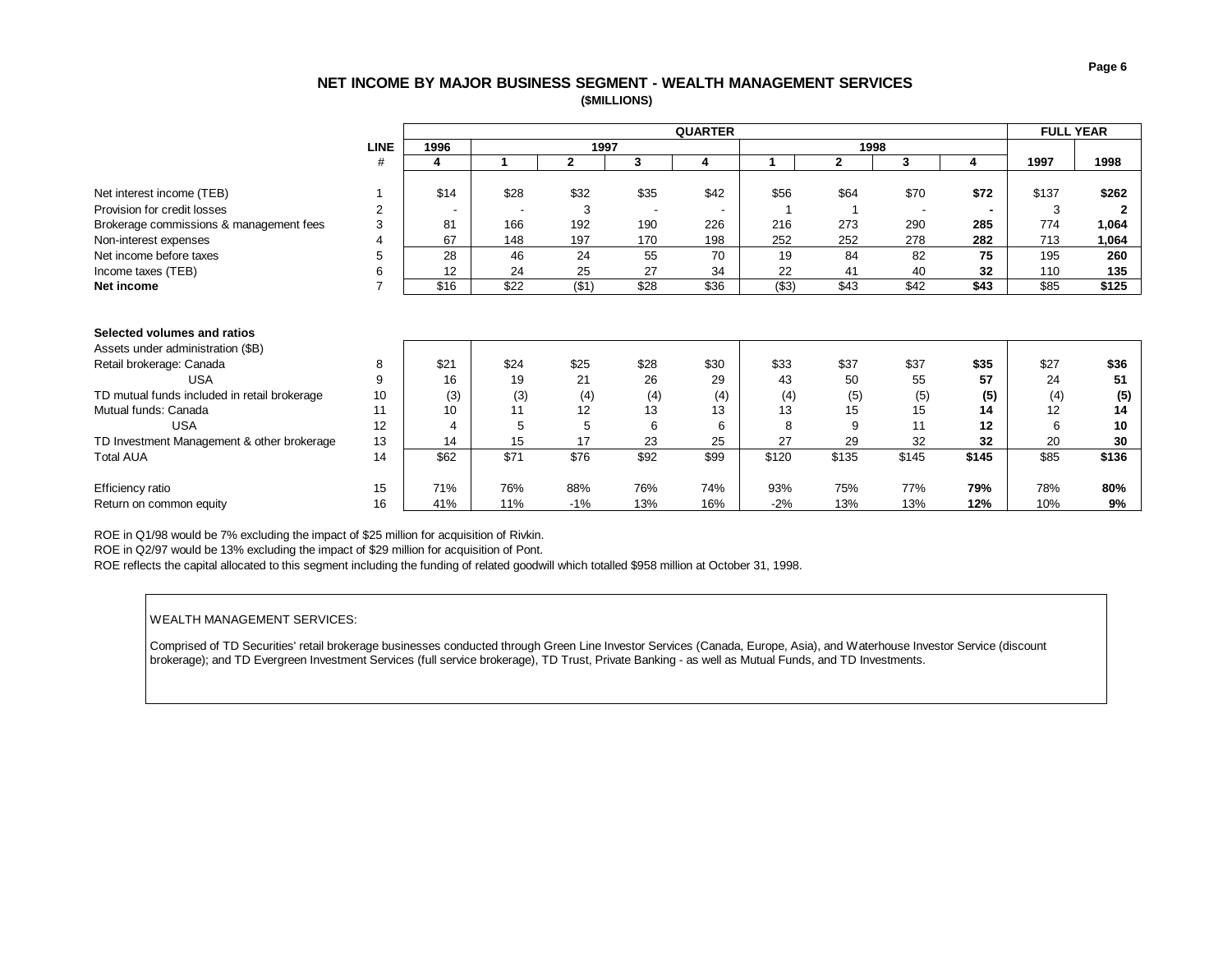## **NET INCOME BY MAJOR BUSINESS SEGMENT - CORPORATE BANKING (\$MILLIONS)**

<span id="page-7-0"></span>

|                                   |             |       |       |       |       | <b>QUARTER</b> |       |              |       |       | <b>FULL YEAR</b> |       |
|-----------------------------------|-------------|-------|-------|-------|-------|----------------|-------|--------------|-------|-------|------------------|-------|
|                                   | <b>LINE</b> | 1996  |       | 1997  |       |                |       | 1998         |       |       |                  |       |
|                                   | #           | 4     |       | 2     | 3     | 4              |       | $\mathbf{2}$ | 3     | 4     | 1997             | 1998  |
|                                   |             |       |       |       |       |                |       |              |       |       |                  |       |
| Net interest income (TEB)         |             | \$148 | \$132 | \$140 | \$127 | \$159          | \$150 | \$152        | \$154 | \$162 | \$558            | \$618 |
| Provision for credit losses       | 2           | 12    | 6     | 3     | 4     | 53             | 20    | 18           | 21    | 27    | 66               | 86    |
| Credit and advisory fees          | 3           | 67    | 55    | 59    | 87    | 71             | 113   | 84           | 95    | 71    | 272              | 363   |
| Non-interest expenses             | 4           | 42    | 44    | 40    | 49    | 57             | 49    | 49           | 59    | 62    | 190              | 219   |
| Net income before taxes           | 5           | 161   | 137   | 156   | 161   | 120            | 194   | 169          | 169   | 144   | 574              | 676   |
| Income taxes (TEB)                | 6           | 61    | 57    | 56    | 64    | 50             | 75    | 75           | 72    | 57    | 227              | 279   |
| Net income                        | 7           | \$100 | \$80  | \$100 | \$97  | \$70           | \$119 | \$94         | \$97  | \$87  | \$347            | \$397 |
|                                   |             |       |       |       |       |                |       |              |       |       |                  |       |
|                                   |             |       |       |       |       |                |       |              |       |       |                  |       |
| Selected volumes and ratios       |             |       |       |       |       |                |       |              |       |       |                  |       |
| Average loans and customers'      | 8           | \$25  | \$25  | \$26  | \$27  | \$27           | \$29  | \$29         | \$28  | \$30  | \$26             | \$29  |
| liability under acceptances (\$B) |             |       |       |       |       |                |       |              |       |       |                  |       |
|                                   |             |       |       |       |       |                |       |              |       |       |                  |       |
| Efficiency ratio                  | 9           | 20%   | 24%   | 20%   | 23%   | 25%            | 19%   | 21%          | 24%   | 26%   | 23%              | 22%   |
| Return on common equity           | 10          | 14%   | 12%   | 15%   | 14%   | 11%            | 17%   | 13%          | 14%   | 12%   | 13%              | 14%   |

CORPORATE BANKING:

Provides a full range of financial services to our large corporate customers. It includes corporate lending and loan syndications & agency together with deposit gathering, fee for services businesses (Trade Finance & Financial Institutions, Cash Management Services) and the Bank's preferred share investment portfolio. Q1/98 includes an after-tax gain on the sale of the payroll business of \$29MM.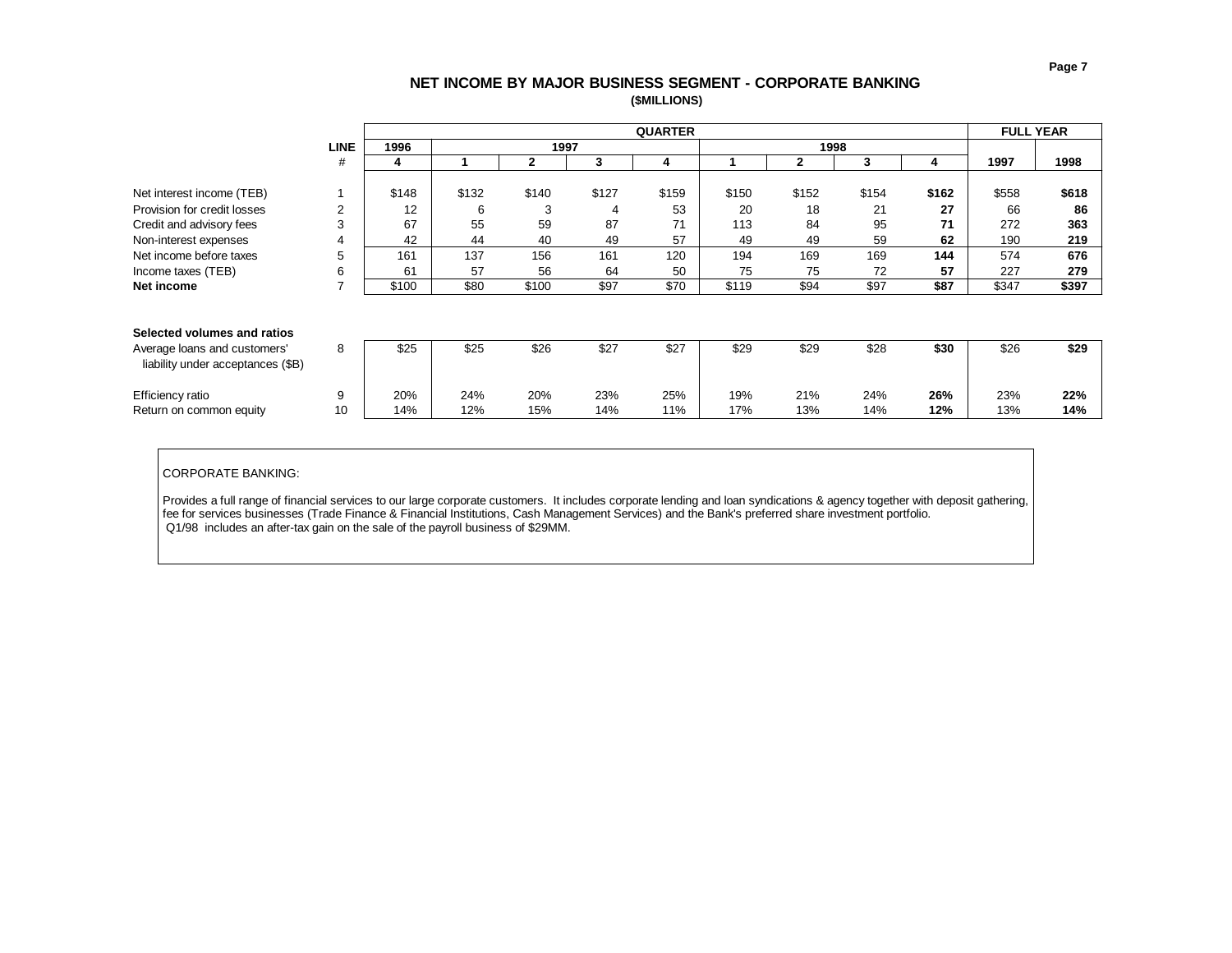# **NET INCOME BY MAJOR BUSINESS SEGMENT - INVESTMENT BANKING (\$MILLIONS)**

<span id="page-8-0"></span>

|                                                    |                |                          |                          | <b>FULL YEAR</b> |      |       |                          |                |       |                |       |       |
|----------------------------------------------------|----------------|--------------------------|--------------------------|------------------|------|-------|--------------------------|----------------|-------|----------------|-------|-------|
|                                                    | <b>LINE</b>    | 1996                     |                          | 1997             |      |       |                          | 1998           |       |                |       |       |
|                                                    | #              | 4                        |                          | 2                | 3    | 4     |                          | $\mathbf{2}$   | 3     |                | 1997  | 1998  |
|                                                    |                |                          |                          |                  |      |       |                          |                |       |                |       |       |
| Net interest income (TEB)                          |                | \$42                     | \$49                     | \$75             | \$57 | \$88  | \$95                     | \$88           | \$93  | \$96           | \$269 | \$372 |
| Provision for credit losses                        | $\overline{2}$ | $\overline{\phantom{0}}$ | $\overline{\phantom{a}}$ |                  | (1)  |       | $\overline{\phantom{a}}$ | $\overline{2}$ | 4     | $\blacksquare$ |       |       |
| Trading, underwriting & advisory fees              | 3              | 118                      | 126                      | 108              | 168  | 353   | 148                      | 258            | 387   | 42             | 755   | 835   |
| Non-interest expenses                              | 4              | 96                       | 97                       | 107              | 128  | 176   | 148                      | 191            | 182   | 205            | 508   | 726   |
| Net income before taxes                            | 5              | 64                       | 78                       | 75               | 98   | 264   | 95                       | 153            | 294   | (67)           | 515   | 475   |
| Income taxes (TEB)                                 | 6              | 27                       | 31                       | 33               | 42   | 112   | 39                       | 68             | 135   | (31)           | 218   | 211   |
| Net income                                         | $\overline{ }$ | \$37                     | \$47                     | \$42             | \$56 | \$152 | \$56                     | \$85           | \$159 | (\$36)         | \$297 | \$264 |
|                                                    |                |                          |                          |                  |      |       |                          |                |       |                |       |       |
|                                                    |                |                          |                          |                  |      |       |                          |                |       |                |       |       |
| Selected volumes and ratios                        |                |                          |                          |                  |      |       |                          |                |       |                |       |       |
| Securities purchased under resale agreements (\$B) | 8              | \$13                     | \$14                     | \$23             | \$23 | \$23  | \$27                     | \$29           | \$33  | \$12           | \$21  | \$25  |
| Trading securities (\$B)                           | 9              | 13                       | 15                       | 16               | 18   | 21    | 25                       | 31             | 44    | 37             | 17    | 34    |
| Short sales of securities (\$B)                    | 10             | 6                        | 8                        | 8                | 8    | 10    | 9                        | 10             | 16    | 13             | 8     | 12    |
| Securities sold under repurchase agreements (\$B)  | 11             | \$12                     | \$12                     | \$20             | \$19 | \$15  | \$19                     | \$21           | \$24  | \$8            | \$16  | \$18  |
|                                                    |                |                          |                          |                  |      |       |                          |                |       |                |       |       |
| Efficiency ratio                                   | 12             | 60%                      | 55%                      | 58%              | 57%  | 40%   | 61%                      | 55%            | 38%   | 149%           | 50%   | 60%   |
| Return on common equity                            | 13             | 18%                      | 22%                      | 22%              | 27%  | 70%   | 20%                      | 30%            | 49%   | $-13%$         | 36%   | 22%   |

#### INVESTMENT BANKING:

Comprised of TD Securities' businesses related to foreign exchange, interest rate derivatives, fixed income, high yield, money market , M & A advisory, equities and structured finance, merchant banking and funding - as well as head office common share investment portfolio.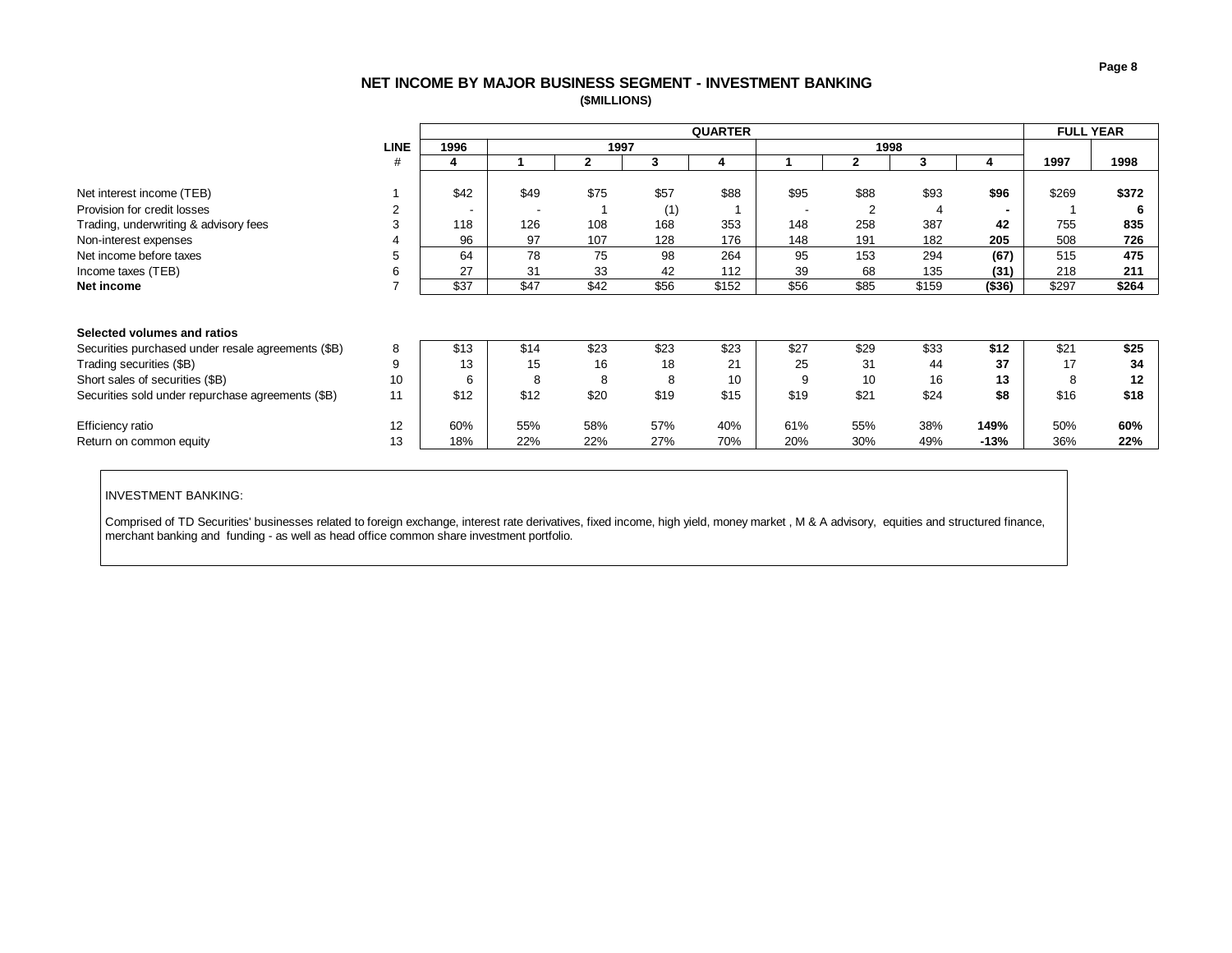#### **NII, MARGINS, RATES AND OTHER STATISTICS (\$MILLIONS)**

<span id="page-9-0"></span>

|                                                 | <b>QUARTER</b> |                  |                  |                  |                          |                          | <b>FULL YEAR</b>         |                  |                  |           |           |           |
|-------------------------------------------------|----------------|------------------|------------------|------------------|--------------------------|--------------------------|--------------------------|------------------|------------------|-----------|-----------|-----------|
|                                                 | <b>LINE</b>    | 1996             |                  | 1997             |                          |                          |                          | 1998             |                  |           |           |           |
|                                                 | #              | 4                | $\mathbf{1}$     | $\overline{2}$   | $\overline{\mathbf{3}}$  | $\overline{\mathbf{4}}$  | $\mathbf{1}$             | $\overline{2}$   | $\mathbf{3}$     | 4         | 1997      | 1998      |
| Net interest income                             |                |                  |                  |                  |                          |                          |                          |                  |                  |           |           |           |
| Net interest income                             | $\mathbf{1}$   | \$654            | \$686            | \$683            | \$702                    | \$751                    | \$760                    | \$717            | \$736            | \$728     | \$2,822   | \$2,941   |
| TEB adjustment                                  | $\sqrt{2}$     | 38               | 34               | 43               | 37                       | 47                       | 50                       | 55               | 48               | 46        | 161       | 199       |
| Net interest income (TEB)                       | 3              | \$692            | \$720            | \$726            | \$739                    | \$798                    | \$810                    | \$772            | \$784            | \$774     | \$2,983   | \$3,140   |
|                                                 |                |                  |                  |                  |                          |                          |                          |                  |                  |           |           |           |
| Average assets                                  |                |                  |                  |                  |                          |                          |                          |                  |                  |           |           |           |
| Average earning assets                          | $\overline{4}$ | \$108,281        | \$116,692        | \$124,302        | \$129,765                | \$136,739                | \$145,776                | \$155,213        | \$165,392        | \$178,398 | \$126,897 | \$161,244 |
| Average total assets                            | 5              | 123,993          | 134,698          | 141,865          | 151,325                  | 157,557                  | 172,931                  | 184,173          | 196,746          | 208,343   | 146,397   | 190,600   |
|                                                 |                |                  |                  |                  |                          |                          |                          |                  |                  |           |           |           |
| Trading related income (TEB)*                   |                |                  |                  |                  |                          |                          |                          |                  |                  |           |           |           |
| Interest rate                                   | 6              | \$45             | $\overline{$41}$ | \$37             | \$64                     | \$98                     | \$58                     | \$121            | \$104            | \$113     | \$240     | \$396     |
| Foreign exchange                                | $\overline{7}$ | 23               | 19               | 21               | 21                       | 20                       | 32                       | 24               | 23               | 33        | 81        | 112       |
| Equity and other                                | 8              | (7)              | 6                | 44               | 15                       | 23                       | 20                       | 43               | 10               | (113)     | 88        | (40)      |
| Total trading income                            | 9              | \$61             | \$66             | \$102            | \$100                    | \$141                    | \$110                    | \$188            | \$137            | \$33      | \$409     | \$468     |
|                                                 |                |                  |                  |                  |                          |                          |                          |                  |                  |           |           |           |
| Impact on NII from impaired loans               |                |                  |                  |                  |                          |                          |                          |                  |                  |           |           |           |
| Reduction/(increase) in NII from impaired loans |                |                  |                  |                  |                          |                          |                          |                  |                  |           |           |           |
| Gross                                           | 10             | $\overline{$17}$ | $\sqrt{$14}$     | $\overline{$18}$ | $\overline{$17}$         | $\overline{$15}$         | \$11                     | $\overline{$17}$ | $\overline{\$9}$ | \$16      | \$64      | \$53      |
| Recoveries                                      | 11             | (16)             | (4)              | (3)              | (4)                      | (2)                      | (4)                      | (4)              | (4)              | (4)       | (13)      | (16)      |
| Net reduction/(increase)                        | 12             | \$1              | \$10             | \$15             | \$13                     | \$13                     | \$7                      | \$13             | \$5              | \$12      | \$51      | \$37      |
|                                                 |                |                  |                  |                  |                          |                          |                          |                  |                  |           |           |           |
| Net interest margin                             |                |                  |                  |                  |                          |                          |                          |                  |                  |           |           |           |
| N.I.I. (TEB) as a % of average earning assets   | 13             | 2.54%            | 2.45%            | 2.40%            | 2.26%                    | 2.31%                    | 2.21%                    | 2.04%            | 1.88%            | 1.72%     | 2.35 %    | 1.95%     |
| N.I.I. (TEB) as a % of average total assets     | 14             | 2.22             | 2.12             | 2.10             | 1.94                     | 2.01                     | 1.86                     | 1.72             | 1.58             | 1.47      | 2.04      | 1.65      |
|                                                 |                |                  |                  |                  |                          |                          |                          |                  |                  |           |           |           |
| <b>Effective tax rates</b>                      |                |                  |                  |                  |                          |                          |                          |                  |                  |           |           |           |
| Published                                       | 15             | 34.3 %           | 38.3 %           | 38.1 %           | 37.1 %                   | 34.9 %                   | 40.2 %                   | 38.4 %           | 35.5 %           | 21.7%     | 37.1 %    | 35.3%     |
| <b>TEB</b>                                      | 16             | 40.2             | 42.9             | 44.3             | 41.7                     | 41.2                     | 45.7                     | 44.5             | 41.8             | 32.3      | 42.4      | 42.0      |
|                                                 |                |                  |                  |                  |                          |                          |                          |                  |                  |           |           |           |
| Number of common shares outstanding (millions)  |                |                  |                  |                  |                          |                          |                          |                  |                  |           |           |           |
| At end of period                                | 17             | 302.7            | 299.1            | 296.5            | 296.9                    | 296.9                    | 297.0                    | 297.0            | 297.1            | 297.1     | 296.9     | 297.1     |
| Average for period                              | 18             | 293.5            | 302.5            | 298.7            | 296.8                    | 296.9                    | 297.0                    | 297.0            | 297.1            | 297.1     | 298.7     | 297.0     |
|                                                 |                |                  |                  |                  |                          |                          |                          |                  |                  |           |           |           |
| <b>Asset securitization</b>                     |                |                  |                  |                  |                          |                          |                          |                  |                  |           |           |           |
| Securitized during the quarter                  |                |                  |                  |                  |                          |                          |                          |                  |                  |           |           |           |
| Mortgages                                       | 19             |                  |                  | 353              | 816                      | 799                      | 471                      | 498              | $\blacksquare$   | 582       | 1,968     | 1,551     |
| <b>Credit Cards</b>                             | 20             |                  |                  |                  |                          | $\overline{\phantom{a}}$ | ÷,                       |                  | 1,140            | 560       |           | 1,700     |
|                                                 |                |                  |                  |                  |                          |                          |                          |                  |                  |           |           |           |
| Outstanding at period end                       | 21             | $\sim$           | $\sim$           | 353              | 1,151                    | 1,901                    | 2,305                    | 2,715            | 3,723            | 4,721     | 1,901     | 4,721     |
|                                                 |                |                  |                  |                  |                          |                          |                          |                  |                  |           |           |           |
| Income statement impact                         |                |                  |                  |                  |                          |                          |                          |                  |                  |           |           |           |
| Net interest income                             | 22             |                  |                  | $\sim$           | (\$2)                    | (\$3)                    | (\$4)                    | ( \$4)           | $($ \$5)         | (\$33)    | (\$5)     | (\$46)    |
| Other income                                    | 23             |                  |                  |                  |                          | ٠                        | $\overline{2}$           | 3                | 4                | 24        |           | 33        |
| Provision for credit losses                     | 24             | $\sim$           |                  |                  | $\overline{\phantom{a}}$ | ۰                        | $\overline{\phantom{a}}$ | $\sim$           |                  | (10)      |           | (10)      |
| Total impact                                    | 25             | $\sim$           |                  | $\sim$           | (32)                     | $($ \$3)                 | (\$2)                    | (\$1)            | (\$1)            | \$1       | $($ \$5)  | ( \$3)    |

\* Includes trading-related income reported in net interest and other income.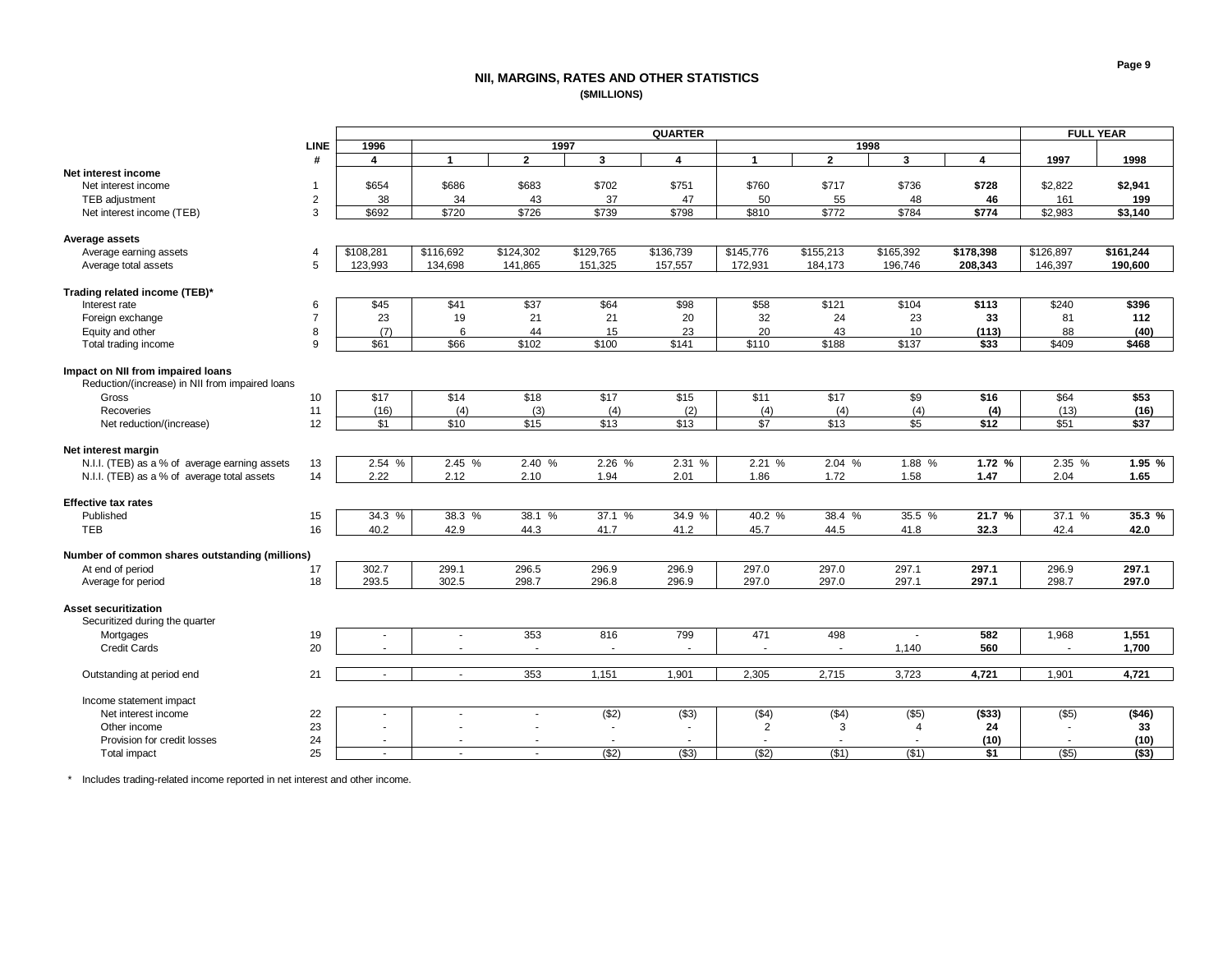# **INTEREST RATE SENSITIVITY, SECURITIES, DEFERRED REVENUE AND GOODWILL**

**(\$MILLIONS)**

<span id="page-10-0"></span>

|                                                             |                | <b>AS AT QUARTER END</b> |         |              |         |         |              |                          |                |                |  |  |
|-------------------------------------------------------------|----------------|--------------------------|---------|--------------|---------|---------|--------------|--------------------------|----------------|----------------|--|--|
|                                                             | <b>LINE</b>    | 1996                     |         | 1997         |         |         |              | 1998                     |                |                |  |  |
|                                                             | #              | 4                        | 1       | $\mathbf{2}$ | 3       | 4       | $\mathbf{1}$ | $\mathbf{2}$             | 3              | 4              |  |  |
| Interest sensitive liability gap within 1 year (\$billions) | $\mathbf{1}$   | \$4.7                    | \$6.2   | \$5.5        | \$6.7   | \$6.9   | \$5.1        | \$4.9                    | \$1.0          | \$1.5          |  |  |
| After tax impact of 1% increase in interest rates on        |                |                          |         |              |         |         |              |                          |                |                |  |  |
| Common shareholders' equity                                 | $\sqrt{2}$     | (\$146)                  | (\$184) | (\$164)      | (\$159) | (\$173) | (\$132)      | (\$130)                  | (\$77)         | (\$74)         |  |  |
| Annual net income                                           | 3              | (9)                      | (21)    | (19)         | (17)    | (15)    | 3            | (6)                      | 13             | 38             |  |  |
| Securities - surplus (deficit) over book                    |                |                          |         |              |         |         |              |                          |                |                |  |  |
| <b>Canadian Governments</b>                                 | 4              | \$16                     | \$12    | ( \$3)       | (\$2)   | \$17    | (\$7)        | $($ \$6)                 | $($ \$6)       | (\$1)          |  |  |
| U.S. Federal Government                                     | 5              | (15)                     | (7)     | (17)         |         |         | -1           | 4                        | $\overline{1}$ | $\overline{7}$ |  |  |
| Corporate Bonds/Debentures/Commercial Paper                 | 6              | 3                        | 5       | 23           | 19      | (3)     | (11)         | (8)                      | (13)           | (5)            |  |  |
| <b>Preferred Shares</b>                                     | $\overline{7}$ | 18                       | 40      | 33           | 52      | 59      | 43           | 43                       | 42             | 17             |  |  |
| Common & Equivalents                                        | 8              | 301                      | 381     | 471          | 824     | 600     | 727          | 932                      | 746            | 459            |  |  |
| <b>Total</b>                                                | 9              | \$323                    | \$431   | \$507        | \$893   | \$674   | \$753        | \$965                    | \$770          | \$477          |  |  |
| <b>Deferred revenues</b>                                    |                |                          |         |              |         |         |              |                          |                |                |  |  |
| Credit fees                                                 | 10             | \$127                    | \$125   | \$133        | \$136   | \$118   | \$127        | \$145                    | \$128          | \$142          |  |  |
| Derivative fees                                             | 11             | 117                      | 115     | 123          | 116     | 109     | 119          | 126                      | 134            | 112            |  |  |
| <b>Total</b>                                                | 12             | \$244                    | \$240   | \$256        | \$252   | \$227   | \$246        | \$271                    | \$262          | \$254          |  |  |
| Goodwill                                                    |                |                          |         |              |         |         |              |                          |                |                |  |  |
| At beginning of period                                      | 13             | $\overline{a}$           | \$522   | \$519        | \$531   | \$517   | \$522        | \$756                    | \$734          | \$915          |  |  |
| Arising during the period                                   | 14             | 522                      |         |              |         |         | 227          | $\overline{\phantom{a}}$ | 151            | 37             |  |  |
| Amortized in the period                                     | 15             |                          | (7)     | (7)          | (7)     | (7)     | (9)          | (10)                     | (11)           | (13)           |  |  |
| Foreign exchange adjustment                                 | 16             |                          | 4       | 19           | (7)     | 12      | 16           | (12)                     | 41             | 19             |  |  |
| At end of period                                            | 17             | \$522                    | \$519   | \$531        | \$517   | \$522   | \$756        | \$734                    | \$915          | \$958          |  |  |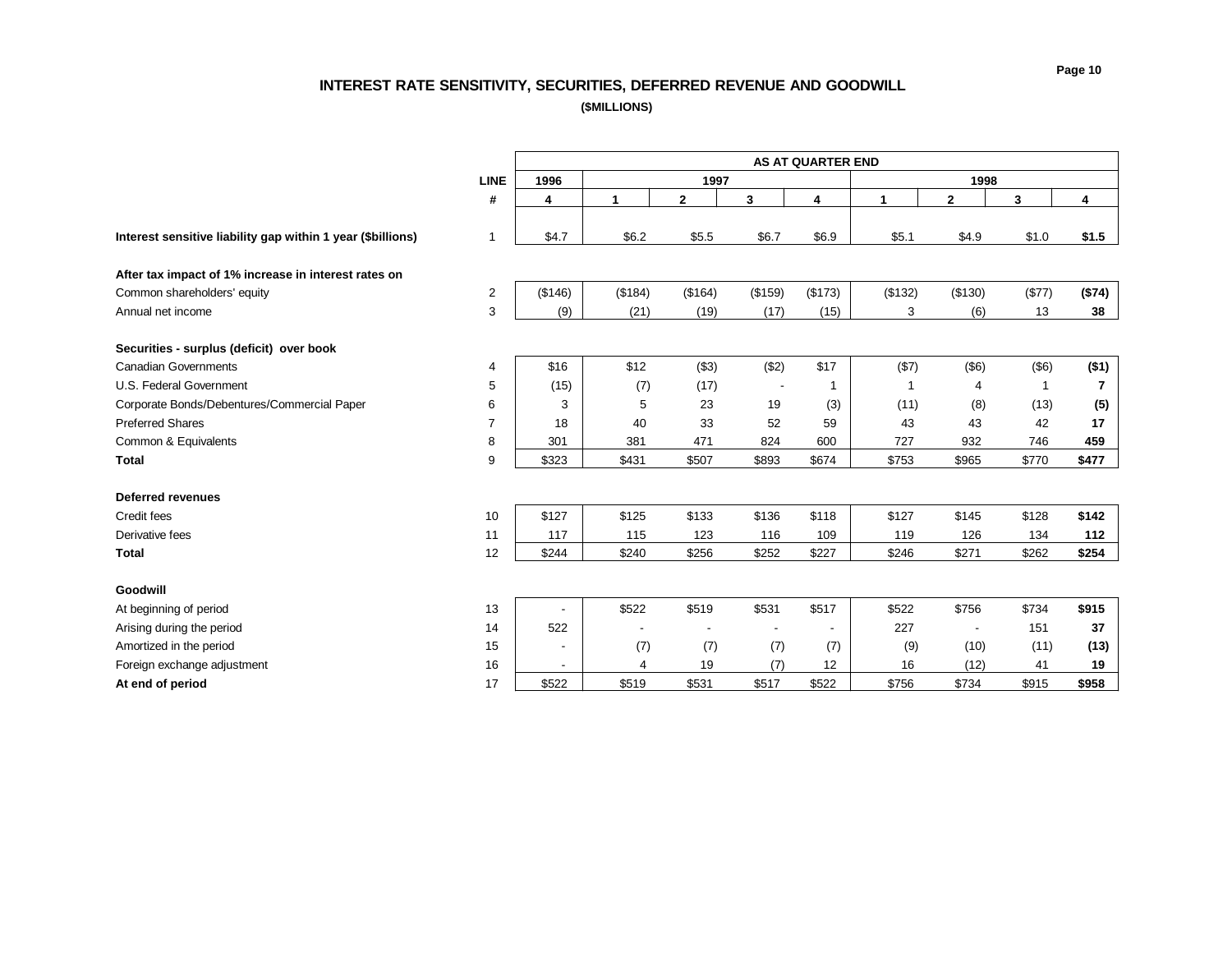# **NET INTEREST INCOME (\$MILLIONS)**

<span id="page-11-0"></span>

|                              |                |         |         | <b>FULL YEAR</b> |         |         |         |              |         |         |         |         |
|------------------------------|----------------|---------|---------|------------------|---------|---------|---------|--------------|---------|---------|---------|---------|
|                              | <b>LINE</b>    | 1996    |         | 1997             |         |         |         | 1998         |         |         |         |         |
|                              | #              | 4       | 1       | $\mathbf{2}$     | 3       | 4       | 1       | $\mathbf{2}$ | 3       | 4       | 1997    | 1998    |
| Interest income              |                |         |         |                  |         |         | \$1,759 |              |         |         |         |         |
| Loans                        |                | \$1,560 | \$1,510 | \$1,525          | \$1,595 | \$1,680 |         | \$1,776      | \$1,950 | \$2,005 | \$6,310 | \$7,490 |
| Securities                   | $\overline{2}$ | 249     | 288     | 306              | 323     | 374     | 427     | 447          | 548     | 751     | 1,291   | 2,173   |
| Deposits with banks          | 3              | 52      | 52      | 56               | 42      | 75      | 84      | 96           | 81      | 73      | 225     | 334     |
| Total interest income        | 4              | 1,861   | 1,850   | 1,887            | 1,960   | 2,129   | 2,270   | 2,319        | 2,579   | 2,829   | 7,826   | 9,997   |
| Interest expense<br>Deposits | 5              | 965     | 911     | 932              | 971     | 1,078   | 1,195   | 1,315        | 1,472   | 1,600   | 3,892   | 5,582   |
|                              |                |         |         |                  |         |         |         |              |         |         |         |         |
| Subordinated notes           | 6              | 40      | 48      | 54               | 50      | 40      | 47      | 63           | 58      | 58      | 192     | 226     |
| Other                        | 7              | 202     | 205     | 218              | 237     | 260     | 268     | 224          | 313     | 443     | 920     | 1,248   |
| Total interest expense       | 8              | 1,207   | 1,164   | 1,204            | 1,258   | 1,378   | 1,510   | 1,602        | 1,843   | 2,101   | 5,004   | 7,056   |
| Net interest income          | 9              | \$654   | \$686   | \$683            | \$702   | \$751   | \$760   | \$717        | \$736   | \$728   | \$2,822 | \$2,941 |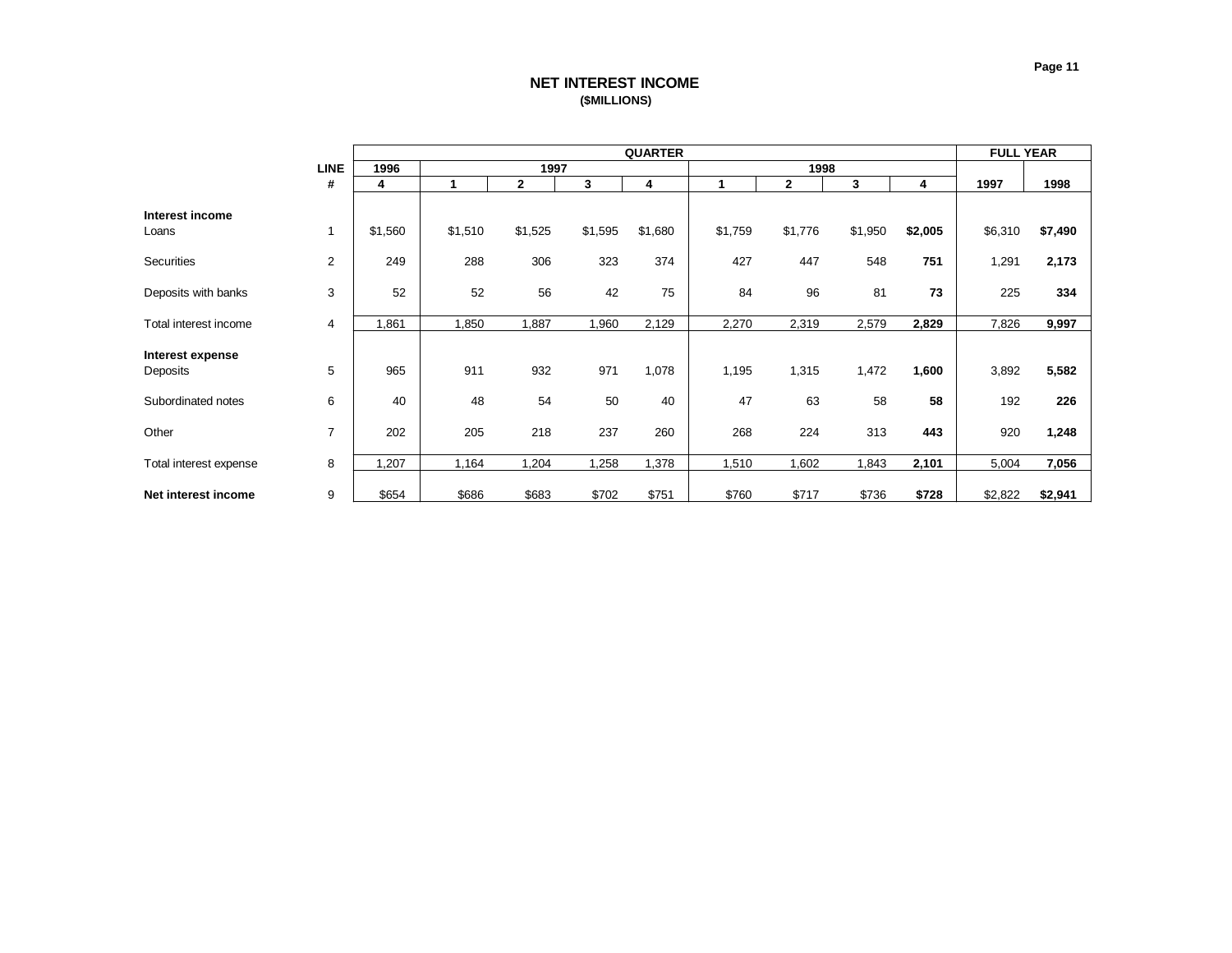# **OTHER INCOME (\$MILLIONS)**

<span id="page-12-0"></span>

|                                                    |                |                |                  |              |                | <b>QUARTER</b> |                |                |                |       | <b>FULL YEAR</b> |         |  |
|----------------------------------------------------|----------------|----------------|------------------|--------------|----------------|----------------|----------------|----------------|----------------|-------|------------------|---------|--|
|                                                    | LINE           | 1996           |                  | 1997         |                |                |                | 1998           |                |       |                  |         |  |
|                                                    | #              | 4              | $\mathbf{1}$     | $\mathbf{2}$ | 3              | 4              | $\mathbf{1}$   | $\overline{2}$ | 3              | 4     | 1997             | 1998    |  |
| Brokerage and other securities services            | $\mathbf{1}$   | \$104          | \$178            | \$166        | \$228          | \$228          | \$220          | \$291          | \$271          | \$231 | \$800            | \$1,013 |  |
| Mutual fund management                             | $\overline{2}$ | 22             | 32               | 36           | 40             | 44             | 44             | 48             | 56             | 56    | 152              | 204     |  |
| Credit fees                                        | 3              | 79             | 80               | 79           | 101            | 92             | 82             | 105            | 119            | 97    | 352              | 403     |  |
| Service charges                                    | $\overline{4}$ | 66             | 66               | 66           | 68             | 68             | 69             | 70             | 72             | 72    | 268              | 283     |  |
| Card services                                      | 5              | 39             | 41               | 37           | 43             | 44             | 44             | 41             | 46             | 49    | 165              | 180     |  |
| Trading income                                     | 6              | 40             | 46               | 63           | 70             | 91             | 65             | 153            | 95             | (15)  | 270              | 298     |  |
| Net investment securities gains                    | $\overline{7}$ | 28             | 25               | 40           | 32             | 232            | 36             | 42             | 248            | 60    | 329              | 386     |  |
| Foreign exchange - non-trading                     | 8              | 16             | 17               | 21           | 16             | 27             | 22             | 20             | 29             | 24    | 81               | 95      |  |
| Property rental income                             | 9              | 10             | 15               | 13           | 12             | 14             | 18             | 10             | 17             | 16    | 54               | 61      |  |
| Insurance                                          | 10             | 9              | $\boldsymbol{9}$ | 11           | 12             | 10             | 13             | 13             | 14             | 16    | 42               | 56      |  |
| Income - asset securitizations                     | 11             | $\overline{a}$ |                  |              | $\blacksquare$ | $\blacksquare$ | 2              | 3              | $\overline{4}$ | 24    |                  | 33      |  |
| Other consumer services                            | 12             | 12             | 10               | 12           | 10             | 13             | $\overline{7}$ | 9              | 6              | 6     | 45               | 28      |  |
| Other commercial and corporate services            | 13             | 45             | 21               | 21           | 25             | 25             | 85             | 23             | 28             | 21    | 92               | 157     |  |
| Total other income - page 3 (line 3)               | 14             | \$470          | \$540            | \$565        | \$657          | \$888          | \$707          | \$828          | \$1,005        | \$657 | \$2,650          | \$3,197 |  |
|                                                    |                |                |                  |              |                |                |                |                |                |       |                  |         |  |
| Foreign exchange included above:<br>Trading income | 15             | \$23           | \$19             | \$21         | \$22           | \$18           | \$32           | \$24           | \$23           | \$33  | \$80             | \$112   |  |
| Non-trading                                        | 16             | 16             | 17               | 21           | 16             | 27             | 22             | 20             | 29             | 24    | 81               | 95      |  |
| Total foreign exchange                             | 17             | \$39           | \$36             | \$42         | \$38           | \$45           | \$54           | \$44           | \$52           | \$57  | \$161            | \$207   |  |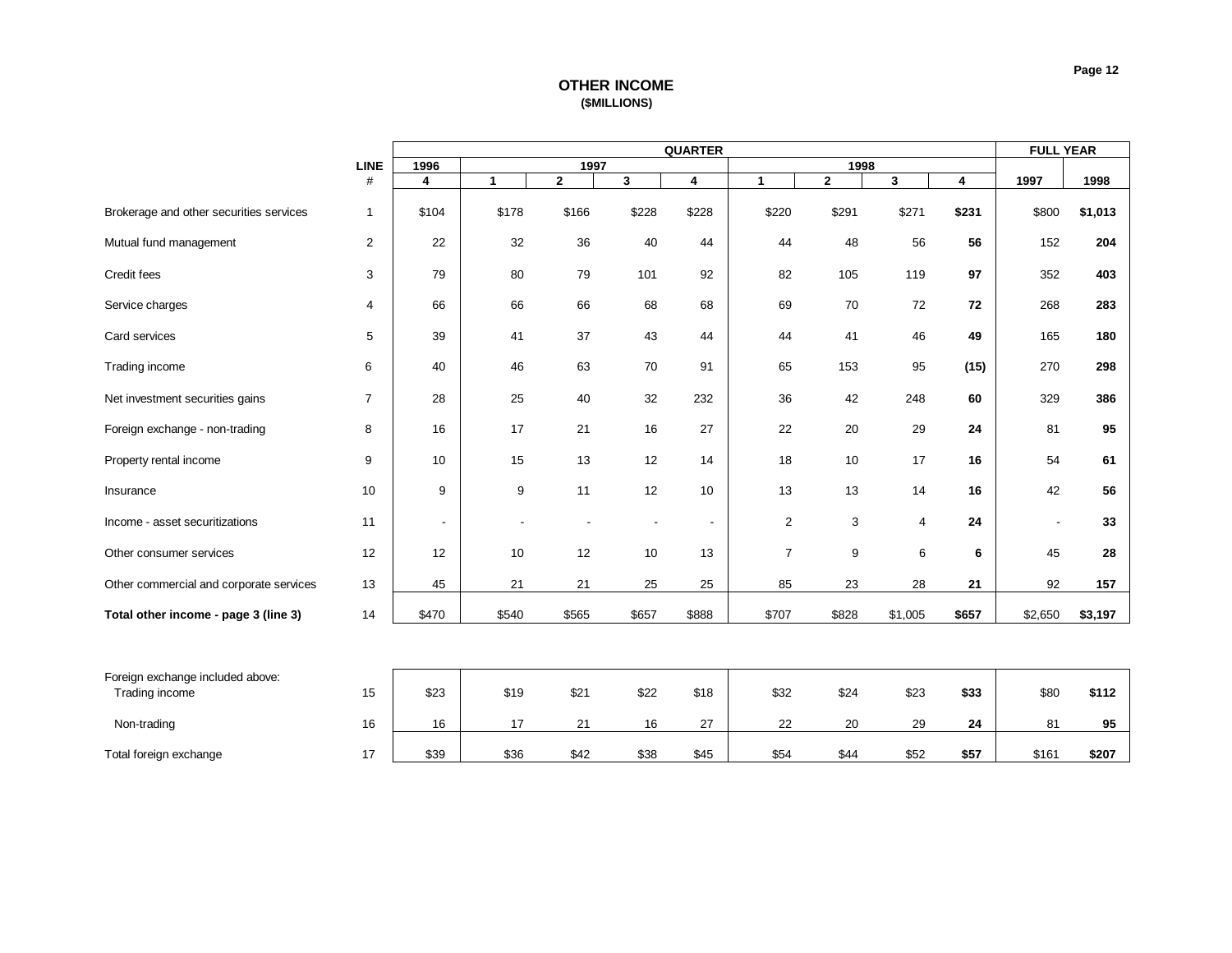# **NON-INTEREST EXPENSES (\$ MILLIONS)**

<span id="page-13-0"></span>

|                                               |                |                          | <b>QUARTER</b>           |              |        |                          |                 |              |         |         |         |         |
|-----------------------------------------------|----------------|--------------------------|--------------------------|--------------|--------|--------------------------|-----------------|--------------|---------|---------|---------|---------|
|                                               | <b>LINE</b>    | 1996                     |                          | 1997         |        |                          |                 | 1998         |         |         |         |         |
|                                               | #              | 4                        | $\mathbf{1}$             | $\mathbf{2}$ | 3      | 4                        | 1               | $\mathbf{2}$ | 3       | 4       | 1997    | 1998    |
| <b>Salaries and staff benefits</b>            |                |                          |                          |              |        |                          |                 |              |         |         |         |         |
| <b>Salaries</b>                               | 1              | \$384                    | \$386                    | \$390        | \$416  | \$494                    | \$441           | \$509        | \$519   | \$523   | \$1,686 | \$1,992 |
| Pension and other staff benefits              | $\overline{2}$ | 28                       | 32                       | 37           | 37     | 34                       | 39              | 44           | 47      | 45      | 140     | 175     |
| Total                                         | 3              | 412                      | 418                      | 427          | 453    | 528                      | 480             | 553          | 566     | 568     | 1,826   | 2,167   |
|                                               |                |                          |                          |              |        |                          |                 |              |         |         |         |         |
| Occupancy                                     |                |                          |                          |              |        |                          |                 |              |         |         |         |         |
| Rent                                          | 4              | 40                       | 41                       | 41           | 43     | 46                       | 44              | 47           | 51      | 54      | 171     | 196     |
| Depreciation                                  | 5              | 16                       | 17                       | 17           | 17     | 21                       | 18              | 15           | 20      | 20      | 72      | 73      |
| Other                                         | 6              | 16                       | 17                       | 18           | 18     | 17                       | 18              | 18           | 18      | 21      | 70      | 75      |
| Total                                         | $\overline{7}$ | 72                       | 75                       | 76           | 78     | 84                       | 80              | 80           | 89      | 95      | 313     | 344     |
|                                               |                |                          |                          |              |        |                          |                 |              |         |         |         |         |
| Equipment                                     |                |                          |                          |              |        |                          |                 |              |         |         |         |         |
| Rent                                          | 8              | 12                       | 14                       | 13           | 14     | 17                       | 17              | 18           | 21      | 22      | 58      | 78      |
| Depreciation                                  | 9              | 18                       | 20                       | 20           | 22     | 24                       | 25              | 27           | 28      | 28      | 86      | 108     |
| Other                                         | 10             | 30                       | 28                       | 30           | 31     | 37                       | 34              | 40           | 37      | 38      | 126     | 149     |
| Total                                         | 11             | 60                       | 62                       | 63           | 67     | 78                       | $\overline{76}$ | 85           | 86      | 88      | 270     | 335     |
|                                               |                |                          |                          |              |        |                          |                 |              |         |         |         |         |
| General                                       |                |                          |                          |              |        |                          |                 |              |         |         |         |         |
| Marketing and business development            | 12             | 33                       | 39                       | 44           | 46     | 59                       | 52              | 55           | 58      | 48      | 188     | 213     |
| Brokerage related fees                        | 13             | 9                        | 22                       | 23           | 24     | 31                       | 32              | 38           | 41      | 51      | 100     | 162     |
| Communications                                | 14             | 24                       | 30                       | 29           | 30     | 32                       | 34              | 34           | 38      | 36      | 121     | 142     |
| Professional and advisory services            | 15             | 29                       | 25                       | 27           | 42     | 40                       | 32              | 31           | 39      | 38      | 134     | 140     |
| Capital and business taxes                    | 16             | 22                       | 23                       | 33           | 31     | 23                       | 26              | 22           | 22      | 3       | 110     | 73      |
| Postage                                       | 17             | 10                       | 14                       | 15           | 14     | 16                       | 14              | 17           | 17      | 17      | 59      | 65      |
| Deposit insurance premiums                    | 18             | 18                       | 16                       | 16           | 16     | 16                       | 16              | 16           | 16      | 15      | 64      | 63      |
| Travel & relocation                           | 19             | $\overline{7}$           | 8                        | 8            | 11     | 11                       | 10              | 11           | 14      | 10      | 38      | 45      |
| Other                                         | 20             | 25                       | 26                       | 30           | 38     | 37                       | 37              | 43           | 47      | 55      | 131     | 182     |
| Total                                         | 21             | 177                      | 203                      | 225          | 252    | 265                      | 253             | 267          | 292     | 273     | 945     | 1,085   |
|                                               |                |                          |                          |              |        |                          |                 |              |         |         |         |         |
| Total before acquisition costs                | 22             | 721                      | 758                      | 791          | 850    | 955                      | 889             | 985          | 1,033   | 1,024   | 3,354   | 3,931   |
|                                               |                |                          |                          |              |        |                          |                 |              |         |         |         |         |
| Pont (Q2/97) / Rivkin (Q1/98)                 | 23             | $\overline{\phantom{a}}$ | $\overline{\phantom{a}}$ | 29           | $\sim$ | $\overline{\phantom{a}}$ | 25              |              |         |         | 29      | 25      |
| Total non-interest expenses - page 3 (line 5) | 24             | \$721                    | \$758                    | \$820        | \$850  | \$955                    | \$914           | \$985        | \$1,033 | \$1,024 | \$3,383 | \$3,956 |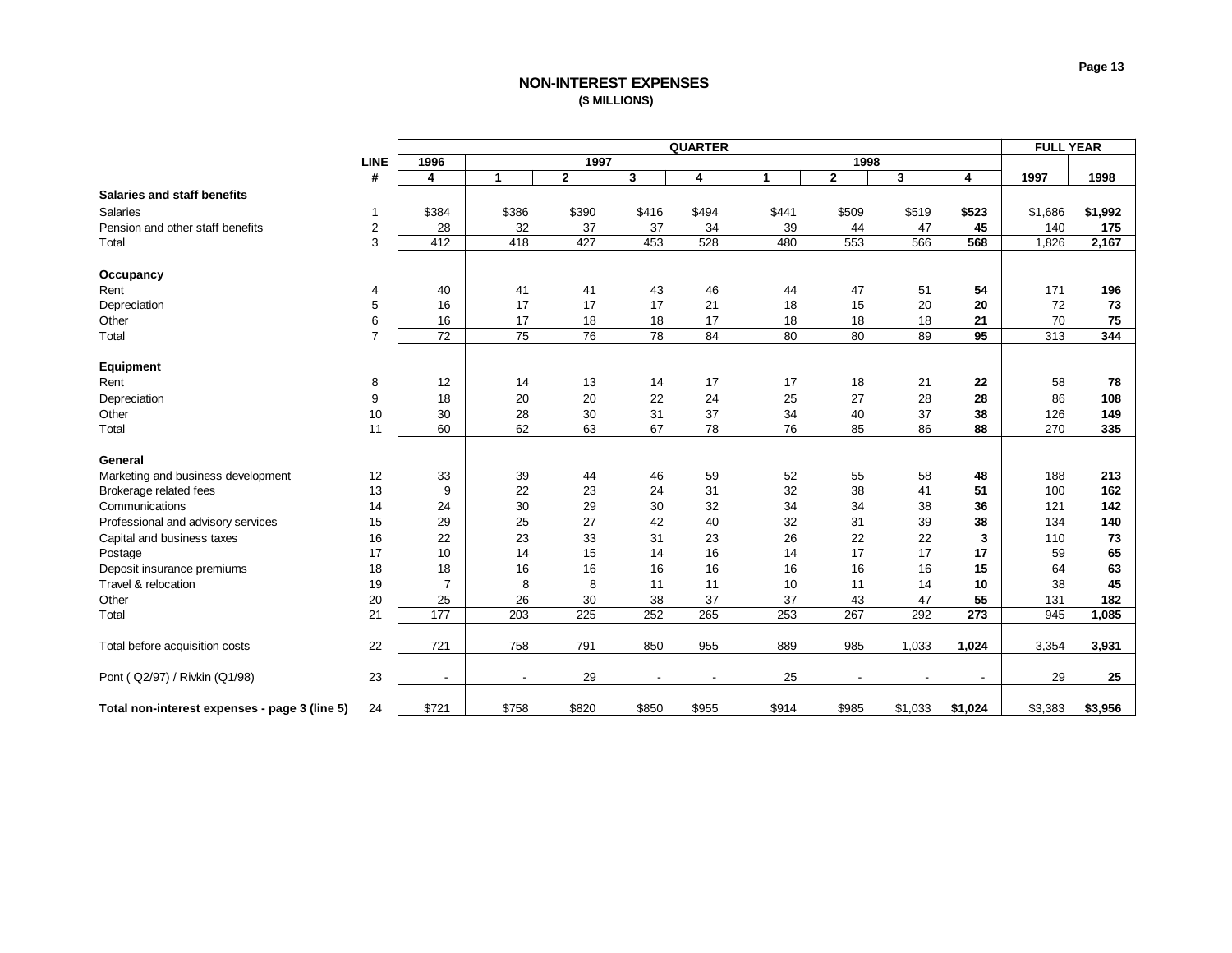#### **BALANCE SHEET (\$MILLIONS)**

<span id="page-14-0"></span>

|                                                  |                |           |           |           |           | <b>AS AT QUARTER END</b> |           |                |           |           |
|--------------------------------------------------|----------------|-----------|-----------|-----------|-----------|--------------------------|-----------|----------------|-----------|-----------|
|                                                  | <b>LINE</b>    | 1996      |           | 1997      |           |                          |           | 1998           |           |           |
|                                                  | #              | 4         | 1         | 2         | 3         | 4                        | 1         | $\overline{2}$ | 3         | 4         |
|                                                  |                |           |           |           |           |                          |           |                |           |           |
| Cash resources                                   | 1              | \$5,216   | \$4,788   | \$5,134   | \$5,945   | \$7,587                  | \$5,743   | \$6,878        | \$6,925   | \$3,079   |
|                                                  |                |           |           |           |           |                          |           |                |           |           |
| Securities purchased under resale agreements     | $\overline{2}$ | 13,063    | 13,781    | 22,904    | 23,112    | 23,321                   | 26,771    | 28,828         | 33,162    | 12,291    |
|                                                  |                |           |           |           |           |                          |           |                |           |           |
| <b>Investment securities</b>                     |                |           |           |           |           |                          |           |                |           |           |
| Issued or guaranteed by Canada or provinces      | 3              | 2,227     | 2,524     | 2,534     | 2,460     | 2,325                    | 2,367     | 1,791          | 1,916     | 1,721     |
| Issued by US federal government                  | $\overline{4}$ | 3,834     | 3,773     | 3,938     | 4,213     | 4,371                    | 4,846     | 4,718          | 5,037     | 4,522     |
| Other securities                                 | 5              | 4,662     | 4,896     | 5,358     | 5,773     | 5,915                    | 5,938     | 8,527          | 9,322     | 6,269     |
| Total                                            | 6              | 10,723    | 11,193    | 11,830    | 12,446    | 12,611                   | 13,151    | 15,036         | 16,275    | 12,512    |
| <b>Trading securities</b>                        | $\overline{7}$ | 13,501    | 15,389    | 17,167    | 17,826    | 20,811                   | 24,695    | 30,637         | 44,454    | 37,207    |
| Total                                            | 8              | 24,224    | 26,582    | 28,997    | 30,272    | 33,422                   | 37,846    | 45,673         | 60,729    | 49,719    |
|                                                  |                |           |           |           |           |                          |           |                |           |           |
| Loans and customers' liability under acceptances |                |           |           |           |           |                          |           |                |           |           |
| Residential mortgages                            | 9              | 28,624    | 29,758    | 30,568    | 30,448    | 30,442                   | 30,632    | 30,734         | 31,982    | 32,255    |
| Personal                                         | 10             | 10,732    | 11,212    | 12,298    | 12,588    | 13,736                   | 14,872    | 16,186         | 15,913    | 15,160    |
| Business and government                          | 11             | 39,446    | 39,081    | 41,837    | 42,285    | 42,560                   | 46,996    | 46,198         | 45,859    | 47,459    |
| Total                                            | 12             | 78,802    | 80,051    | 84,703    | 85,321    | 86,738                   | 92,500    | 93,118         | 93,754    | 94,874    |
|                                                  |                |           |           |           |           |                          |           |                |           |           |
| Other assets                                     | 13             | 8,992     | 10,904    | 11,468    | 11,477    | 12,784                   | 14,179    | 15,022         | 14,176    | 21,868    |
|                                                  |                |           |           |           |           |                          |           |                |           |           |
| <b>Total assets</b>                              | 14             | \$130,297 | \$136,106 | \$153,206 | \$156,127 | \$163,852                | \$177,039 | \$189,519      | \$208,746 | \$181,831 |
|                                                  |                |           |           |           |           |                          |           |                |           |           |
| Deposits                                         |                |           |           |           |           |                          |           |                |           |           |
| Personal non-term                                | 15             | \$18,759  | \$19,184  | \$19,553  | \$19,811  | \$20,517                 | \$21,460  | \$22,416       | \$22,573  | \$23,335  |
| Personal term                                    | 16             | 24,787    | 24,323    | 23,445    | 23,789    | 23,527                   | 23,081    | 22,916         | 22,935    | 24,358    |
| Banks and deposit taking institutions            | 17             | 14,164    | 12,391    | 15,725    | 14,071    | 16,268                   | 21,716    | 26,455         | 27,476    | 17,063    |
| Business and government                          | 18             | 29,853    | 35,101    | 39,976    | 46,151    | 50,314                   | 51,827    | 55,886         | 64,360    | 55,921    |
| Total                                            | 19             | 87,563    | 90,999    | 98,699    | 103,822   | 110,626                  | 118,084   | 127,673        | 137,344   | 120,677   |
|                                                  |                |           |           |           |           |                          |           |                |           |           |
| Acceptances                                      | 20             | 6,411     | 6,092     | 7,065     | 6,928     | 7,036                    | 7,125     | 8,078          | 9,144     | 9,948     |
| Short sales of securities                        | 21             | 6,363     | 7,730     | 7,772     | 8,267     | 9,640                    | 9,153     | 10,116         | 16,429    | 13,034    |
| Securities sold under repurchase agreements      | 22             | 11,807    | 11,671    | 20,100    | 18,708    | 15,199                   | 19,055    | 21,241         | 24,144    | 8,421     |
| Other liabilities                                | 23             | 9,139     | 9,944     | 9,138     | 8,063     | 10,657                   | 12,238    | 10,922         | 9,745     | 17,612    |
| Subordinated notes                               | 24             | 2,335     | 2,944     | 3,542     | 3,289     | 3,391                    | 3,464     | 3,425          | 3,543     | 3,606     |
|                                                  |                |           |           |           |           |                          |           |                |           |           |
| Shareholders' equity                             |                |           |           |           |           |                          |           |                |           |           |
| Preferred                                        | 25             | 534       | 536       | 545       | 541       | 546                      | 905       | 900            | 915       | 845       |
| Common                                           | 26             | 6,145     | 6,190     | 6,345     | 6,509     | 6,757                    | 7,015     | 7,164          | 7,482     | 7,688     |
| Total                                            | 27             | 6,679     | 6,726     | 6,890     | 7,050     | 7,303                    | 7,920     | 8,064          | 8,397     | 8,533     |
|                                                  |                |           |           |           |           |                          |           |                |           |           |
| Total liabilities and shareholders' equity       | 28             | \$130,297 | \$136,106 | \$153,206 | \$156,127 | \$163,852                | \$177,039 | \$189,519      | \$208,746 | \$181,831 |
|                                                  |                |           |           |           |           |                          |           |                |           |           |
| Assets under administration                      |                |           |           |           |           |                          |           |                |           |           |
| Wealth management services                       | 29             | \$62,299  | \$71,195  | \$75,581  | \$92,324  | \$98,478                 | \$119,775 | \$135,090      | \$145,369 | \$145,402 |
| Personal and commercial banking                  | 30             | 18,601    | 17,232    | 18,320    | 20,480    | 22,089                   | 19,659    | 19,645         | 20,291    | 19,656    |
| <b>Total</b>                                     | 31             | \$80,900  | \$88,427  | \$93,901  | \$112,804 | \$120,567                | \$139,434 | \$154,735      | \$165,660 | \$165,058 |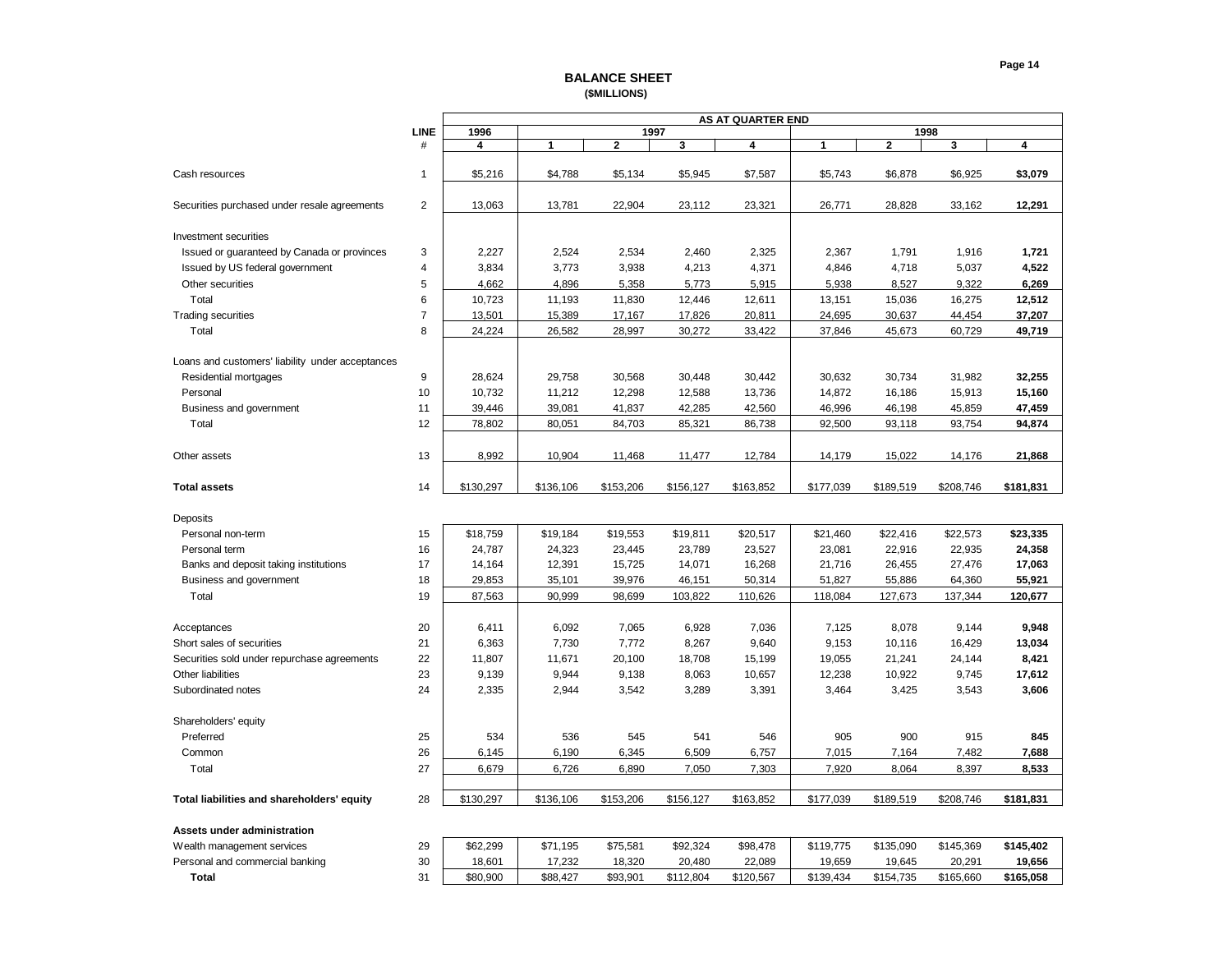## **ANALYSIS OF CHANGE IN SHAREHOLDERS' EQUITY (\$MILLIONS)**

<span id="page-15-0"></span>

|                                                  | <b>LINE</b>    |         |         |                          |         | <b>AS AT QUARTER END</b> |         |              |         |         |         | <b>FULL YEAR</b> |  |
|--------------------------------------------------|----------------|---------|---------|--------------------------|---------|--------------------------|---------|--------------|---------|---------|---------|------------------|--|
|                                                  | #              | 1996    |         | 1997                     |         |                          |         | 1998         |         |         |         |                  |  |
|                                                  |                | 4       |         | $\mathbf{2}$             | 3       | 4                        |         | $\mathbf{2}$ | 3       | 4       | 1997    | 1998             |  |
| <b>Preferred shares</b>                          |                |         |         |                          |         |                          |         |              |         |         |         |                  |  |
| Balance at beginning of period                   |                | \$541   | \$534   | \$536                    | \$545   | \$541                    | \$546   | \$905        | \$900   | \$915   | \$534   | \$546            |  |
| Issued - TD Mortgage Investment Corp.            | $\overline{2}$ |         |         |                          |         |                          | 350     |              |         |         |         | 350              |  |
| Redeemed                                         |                |         |         |                          |         |                          |         |              |         | (75)    |         | (75)             |  |
| Translation on shares issued in foreign currency | 4              | (7)     | 2       | 9                        | (4)     | 5                        | 9       | (5)          | 15      |         | 12      | 24               |  |
| Balance at end of period                         | 5              | 534     | 536     | 545                      | 541     | 546                      | 905     | 900          | 915     | 845     | 546     | 845              |  |
|                                                  |                |         |         |                          |         |                          |         |              |         |         |         |                  |  |
| <b>Common shares</b>                             |                |         |         |                          |         |                          |         |              |         |         |         |                  |  |
| Balance at beginning of period                   | 6              | 860     | 1,305   | 1,294                    | 1,290   | 1,297                    | 1,297   | 1,298        | 1,299   | 1,300   | 1,305   | 1,297            |  |
| - Waterhouse<br><b>Issued</b>                    |                | 459     |         |                          |         |                          |         |              |         |         |         |                  |  |
| - Options                                        | 8              | 5       | 5       | 9                        |         |                          |         |              |         |         | 21      |                  |  |
| Repurchased for cancellation                     | 9              | (19)    | (17)    | (13)                     |         |                          |         |              |         |         | (30)    |                  |  |
| Balance at end of period                         | 10             | 1,305   | 1,294   | 1,290                    | 1,297   | 1,297                    | 1,298   | 1,299        | 1,300   | 1,301   | 1,297   | 1,301            |  |
| <b>Retained earnings</b>                         |                |         |         |                          |         |                          |         |              |         |         |         |                  |  |
| Balance at beginning of period                   | 11             | 4,886   | 4,840   | 4,896                    | 5,055   | 5,212                    | 5,460   | 5,717        | 5,865   | 6,182   | 4,840   | 5,460            |  |
| Net Income                                       | 12             | 249     | 264     | 240                      | 295     | 289                      | 293     | 307          | 287     | 234     | 1,088   | 1,121            |  |
| <b>Dividends</b><br>- common                     | 13             | (77)    | (85)    | (84)                     | (83)    | (83)                     | (95)    | (95)         | (101)   | (101)   | (335)   | (392)            |  |
| - preferred                                      | 14             | (8)     | (8)     | (7)                      | (8)     | (8)                      | (8)     | (8)          | (9)     | (9)     | (31)    | (34)             |  |
| - preferred TDMIC tax effected                   | 15             |         |         |                          |         |                          | (3)     | (2)          | (3)     | (3)     |         | (11)             |  |
| Translation adjustments - net of taxes           | 16             | (48)    | 6       | 104                      | (45)    | 55                       | 76      | (43)         | 153     | 84      | 120     | 270              |  |
| Share issue expenses - net of taxes              | 17             |         |         | $\overline{\phantom{a}}$ |         |                          | (3)     |              |         |         |         | (3)              |  |
| Shares repurchased for cancellation              | 18             | (161)   | (124)   | (95)                     | (3)     |                          |         |              |         |         | (222)   |                  |  |
| Stock options settled in cash - tax effected     | 19             |         |         |                          |         | (6)                      | (2)     | (12)         | (9)     | (2)     | (6)     | (25)             |  |
| Other                                            | 20             | (1)     |         |                          |         |                          |         |              | (1)     |         |         |                  |  |
| Balance at end of period                         | 21             | 4.840   | 4,896   | 5,055                    | 5,212   | 5.460                    | 5,717   | 5,865        | 6.182   | 6,387   | 5,460   | 6.387            |  |
| <b>Total common equity</b>                       | 22             | 6,145   | 6,190   | 6,345                    | 6,509   | 6,757                    | 7,015   | 7,164        | 7,482   | 7,688   | 6,757   | 7,688            |  |
| Total shareholders' equity                       | 23             | \$6,679 | \$6,726 | \$6,890                  | \$7,050 | \$7,303                  | \$7,920 | \$8.064      | \$8.397 | \$8,533 | \$7,303 | \$8,533          |  |

| <b>Common Shares</b><br>Number of common shares at beginning of period | 24 | 291.790.106 | 302,702,896 299,137,724 296,543,324 296,932,574 |             |         |        | 296,946,199 296,964,049 297,031,274 297,068,149 |        |        |        | 302,702,896 296,946,199 |         |
|------------------------------------------------------------------------|----|-------------|-------------------------------------------------|-------------|---------|--------|-------------------------------------------------|--------|--------|--------|-------------------------|---------|
| Issued on acquisition of Waterhouse                                    | 25 | 16,699,200  | 28,278                                          |             |         |        |                                                 |        |        |        | 28,278                  |         |
| Issue on exercise of options                                           | 26 | 247.475     | 264.150                                         | 425.500     | 389.250 | 13.625 | 17.850                                          | 67.225 | 36.875 | 50.675 | .092.525                | 172.625 |
| Common shares repurchased                                              | 27 | (6,033,885) | (3,857,600)                                     | (3,019,900) |         |        |                                                 |        |        |        | (6,877,500)             |         |
| Number of common shares at end of period                               | 28 | 302.702.896 | 299,137,724 296,543,324 296,932,574 296,946,199 |             |         |        | 296,964,049 297,031,274 297,068,149 297,118,824 |        |        |        | 296,946,199 297,118,824 |         |

#### **NUMBER OF COMMON SHARES**

**Page 15**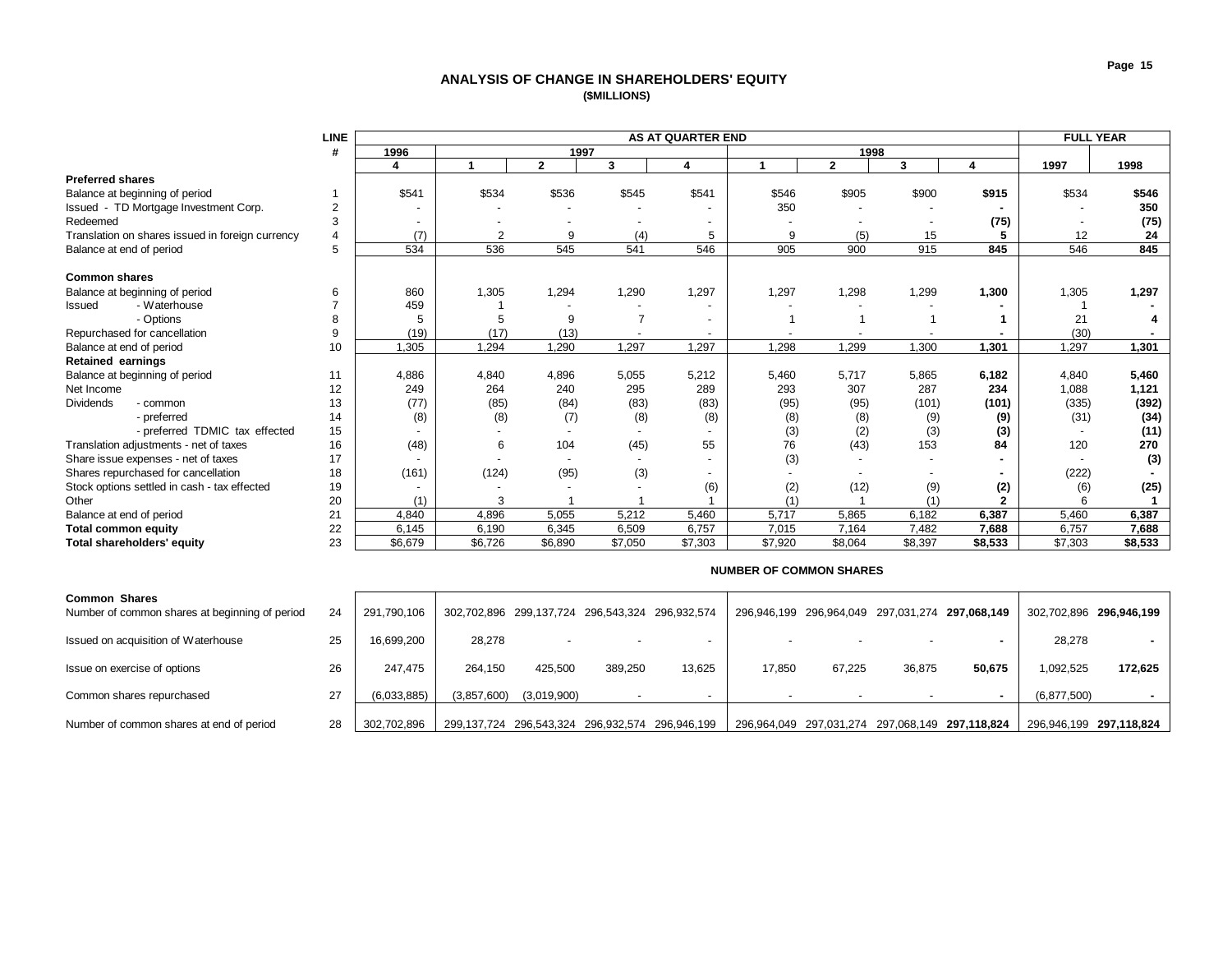# **RISK-WEIGHTED ASSETS AND CAPITAL (\$MILLIONS)**

<span id="page-16-0"></span>

|                                                       |                |          |                          |              |              | <b>AS AT QUARTER END</b> |              |              |                       |                         |
|-------------------------------------------------------|----------------|----------|--------------------------|--------------|--------------|--------------------------|--------------|--------------|-----------------------|-------------------------|
|                                                       | <b>LINE</b>    | 1996     |                          | 1997         |              |                          |              | 1998         |                       |                         |
|                                                       | #              | 4*       | $\mathbf{1}$             | $\mathbf{2}$ | $\mathbf{3}$ | 4                        | $\mathbf{1}$ | $\mathbf{2}$ | 3                     | $\overline{\mathbf{4}}$ |
| <b>Balance sheet assets</b>                           |                |          |                          |              |              |                          |              |              |                       |                         |
| Cash resources                                        | 1              | \$862    | \$814                    | \$917        | \$1,070      | \$1,414                  | \$1,043      | \$1,261      | \$1,247               | \$499                   |
| <b>Securities</b>                                     | $\overline{c}$ | 10,785   | 13,247                   | 14,737       | 14,242       | 17,949                   | 4,916        | 5,084        | 5,627                 | 5,101                   |
| Loans                                                 | 3              | 46,570   | 46,191                   | 49,443       | 47,029       | 46,752                   | 48,989       | 48,845       | 47,238                | 47,781                  |
| Customers' liability under acceptances                | 4              | 6,411    | 6,092                    | 7,065        | 6,928        | 7,036                    | 7,103        | 7,922        | 8,963                 | 9,706                   |
| Other assets                                          | 5              | 3,524    | 4,131                    | 3,926        | 4.174        | 4,922                    | 4,717        | 4,578        | 4,042                 | 5,192                   |
| <b>Total balance sheet assets</b>                     | 6              | 68,152   | 70,475                   | 76,088       | 73,443       | 78,073                   | 66,768       | 67,690       | 67,117                | 68,279                  |
|                                                       |                |          |                          |              |              |                          |              |              |                       |                         |
| Off-balance sheet assets                              |                |          |                          |              |              |                          |              |              |                       |                         |
| <b>Credit instruments</b>                             | $\overline{7}$ | 19,566   | 20,399                   | 22,337       | 21,551       | 22,047                   | 22,304       | 24,604       | 23,012                | 22,515                  |
| Derivative financial instruments                      | 8              | 2,678    | 2,806                    | 2,754        | 2,533        | 2,765                    | 2,924        | 3,206        | 3,133                 | 5,007                   |
| Total off-balance sheet assets                        | 9              | 22,244   | 23,205                   | 25,091       | 24,084       | 24,812                   | 25,228       | 27,810       | 26,145                | 27,522                  |
|                                                       |                |          |                          |              |              |                          |              |              |                       |                         |
| Total risk-weighted asset equivalent - Credit risk    | 10             | 90,396   | 93,680                   | 101,179      | 97,527       | 102,885                  | 91,996       | 95,500       | 93,262                | 95,801                  |
| Total risk-weighted asset equivalent - Market risk ** | 11             |          | $\blacksquare$           |              |              |                          | 8,845        | 8,220        | 9,652                 | 9,305                   |
| <b>Total risk-weighted assets</b>                     | 12             | \$90,396 | \$93,680                 | \$101,179    | \$97,527     | \$102,885                | \$100,841    | \$103,720    | $\overline{$}102,914$ | \$105,106               |
|                                                       |                |          |                          |              |              |                          |              |              |                       |                         |
| <b>CAPITAL</b>                                        |                |          |                          |              |              |                          |              |              |                       |                         |
| TIER <sub>1</sub>                                     |                |          |                          |              |              |                          |              |              |                       |                         |
| Common shareholders' equity                           | 13             | 6,145    | 6,190                    | 6,345        | 6,509        | 6,757                    | 7,015        | 7,164        | 7,482                 | 7,688                   |
| Qualifying preferred shares                           | 14             | 534      | 537                      | 545          | 541          | 546                      | 905          | 901          | 915                   | 845                     |
| Less: unamortizied goodwill                           | 15             | (522)    | (519)                    | (531)        | (517)        | (522)                    | (756)        | (734)        | (915)                 | (958)                   |
| Total Tier 1 capital                                  | 16             | 6,157    | 6,208                    | 6,359        | 6,533        | 6,781                    | 7,164        | 7,331        | 7,482                 | 7,575                   |
|                                                       |                |          |                          |              |              |                          |              |              |                       |                         |
| TIER <sub>2</sub>                                     |                |          |                          |              |              |                          |              |              |                       |                         |
| Subordinated notes                                    | 17             | 2,685    | 2,944                    | 3,542        | 3,289        | 3,391                    | 3,463        | 3,425        | 3,543                 | 3,606                   |
| Less: Amortization of subordinated notes              | 18             | (59)     | (56)                     | (243)        | (63)         | (107)                    | (109)        | (119)        | (125)                 | (257)                   |
| Tier 2 capital in excess of 50% of Tier 1             | 19             |          | $\overline{\phantom{a}}$ | (120)        |              |                          |              |              |                       |                         |
| General allowance for credit losses ***               | 20             |          |                          |              |              | 402                      | 425          | 447          | 643                   | 636                     |
| Total Tier 2 capital                                  | 21             | 2,626    | 2,888                    | 3,179        | 3,226        | 3,686                    | 3,779        | 3,753        | 4,061                 | 3,985                   |
| Other deductions                                      | 22             |          |                          |              | (10)         | (13)                     | (15)         | (17)         | (47)                  | (24)                    |
| <b>Total capital</b>                                  | 23             | \$8,783  | \$9.096                  | \$9.538      | \$9,749      | \$10,454                 | \$10,928     | \$11,067     | \$11,496              | \$11.536                |
|                                                       |                |          |                          |              |              |                          |              |              |                       |                         |
| <b>Capital ratios</b>                                 |                |          |                          |              |              |                          |              |              |                       |                         |
| Canadian                                              |                |          |                          |              |              |                          |              |              |                       |                         |
| Tier 1 capital                                        | 24             | 6.8      | 6.6                      | 6.3          | 6.7          | 6.6                      | 7.1          | 7.1          | 7.3                   | 7.2                     |
| Total capital                                         | 25             | 9.7      | 9.7                      | 9.4          | 10.0         | 10.2                     | 10.8         | 10.7         | 11.2                  | 11.0                    |
|                                                       |                |          |                          |              |              |                          |              |              |                       |                         |
| U.S. basis                                            |                |          |                          |              |              |                          |              |              |                       |                         |
| Tier 1 capital                                        | 26             | 6.6      | 6.5                      | 6.1          | 6.5          | 6.4                      | 6.9          | 6.9          | 7.1                   | 6.9                     |
| Total capital                                         | 27             | 9.6      | 9.5                      | 9.1          | 9.6          | 9.8                      | 10.3         | 10.5         | 11.0                  | 10.8                    |
|                                                       |                |          |                          |              |              |                          |              |              |                       |                         |

\* 4th Quarter ratios for 1996 reflect November 1, 1996 \$350 million subordinated note issue.<br>\*\* Market risk rules for trading securities in effect from 01/98

Market risk rules for trading securities in effect from Q1/98

\*\*\* Includes both the general allowance for loan losses and a general allowance for certain off-balance sheet instruments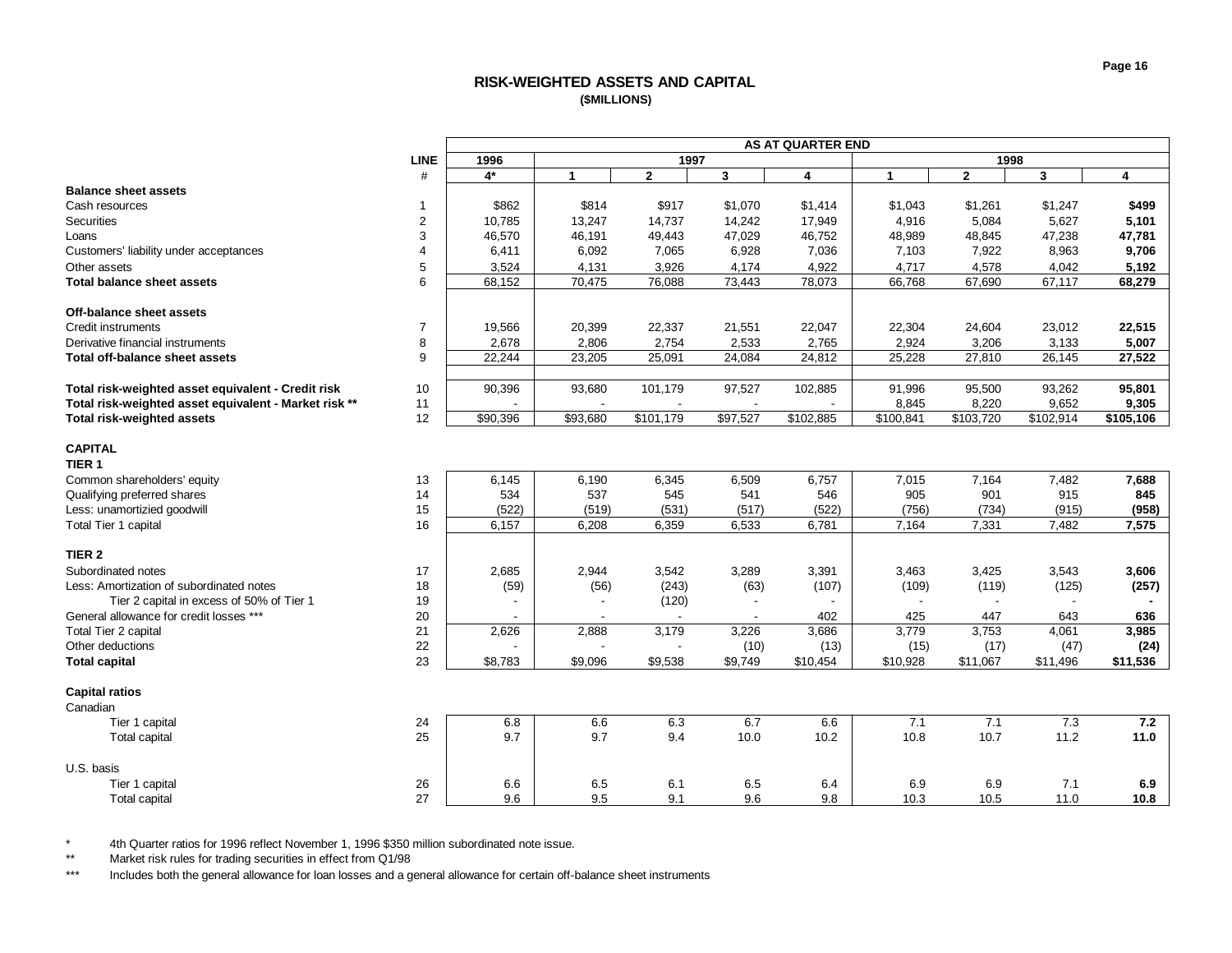<span id="page-17-0"></span>

|                           |                |           |           |                |           | <b>AS AT QUARTER END</b> |           |              |           |           |
|---------------------------|----------------|-----------|-----------|----------------|-----------|--------------------------|-----------|--------------|-----------|-----------|
|                           | <b>LINE</b>    | 1996      |           | 1997           |           |                          |           |              | 1998      |           |
|                           | #              | 4         | 1         | $\overline{2}$ | 3         | 4                        | 1         | $\mathbf{2}$ | 3         | 4         |
|                           |                |           |           |                |           |                          |           |              |           |           |
| <b>Interest Rate</b>      |                |           |           |                |           |                          |           |              |           |           |
| <b>Notional Principal</b> | 1              | \$337,197 | \$316,242 | \$338,025      | \$355,986 | \$385,242                | \$418,190 | \$400,398    | \$420,679 | \$467,072 |
| <b>Replacement Cost</b>   | $\overline{2}$ | 3,147     | 3,102     | 2,793          | 3,660     | 3,599                    | 4,031     | 4,325        | 4,482     | 6,701     |
| <b>Credit Equivalent</b>  | 3              | 4,061     | 4.057     | 3,895          | 4,658     | 4,729                    | 5,251     | 5,727        | 5.877     | 8,372     |
| Risk-Weighted             | $\overline{4}$ | 1,080     | 1,085     | 1,327          | 1,254     | 1,277                    | 1,390     | 1,543        | 1,433     | 2,133     |
| <b>Foreign Exchange</b>   |                |           |           |                |           |                          |           |              |           |           |
| <b>Notional Principal</b> | 5              | 217,379   | 216,369   | 188,708        | 207,602   | 242,815                  | 240,266   | 256,934      | 202,769   | 351,471   |
| <b>Replacement Cost</b>   | 6              | 2,951     | 3,131     | 3,504          | 3,074     | 3,616                    | 4,349     | 3,374        | 4,368     | 7,386     |
| <b>Credit Equivalent</b>  | $\overline{7}$ | 5,844     | 6,154     | 6,701          | 6,319     | 7,256                    | 8,158     | 7,497        | 8.011     | 13,237    |
| Risk-Weighted             | 8              | 1,515     | 1,626     | 1,829          | 1,677     | 2,013                    | 2,256     | 2,106        | 2,155     | 4,252     |
|                           |                |           |           |                |           |                          |           |              |           |           |
| Other                     |                |           |           |                |           |                          |           |              |           |           |
| <b>Notional Principal</b> | 9              | 2,524     | 2,740     | 1,675          | 2,075     | 13,770                   | 7,110     | 18,276       | 26,186    | 31,041    |
| <b>Replacement Cost</b>   | 10             | 23        | 28        | 27             | 38        | 173                      | 108       | 184          | 405       | 450       |
| <b>Credit Equivalent</b>  | 11             | 212       | 234       | 128            | 187       | 1,112                    | 568       | 1,488        | 2,426     | 2,854     |
| Risk-Weighted             | 12             | 83        | 95        | 40             | 55        | 385                      | 239       | 534          | 750       | 895       |
|                           |                |           |           |                |           |                          |           |              |           |           |
| <b>Total Derivatives</b>  |                |           |           |                |           |                          |           |              |           |           |
| <b>Notional Principal</b> | 13             | 557,100   | 535,351   | 528,408        | 565,663   | 641,827                  | 665,566   | 675,608      | 649,634   | 849,584   |
| <b>Replacement Cost</b>   | 14             | 6,121     | 6,261     | 6,324          | 6,772     | 7,388                    | 8,488     | 7,883        | 9,255     | 14,537    |
| <b>Credit Equivalent</b>  | 15             | 10,117    | 10,445    | 10,724         | 11,164    | 13,097                   | 13,977    | 14,712       | 16,314    | 24,463    |
| Risk-Weighted             | 16             | 2,678     | 2,806     | 3,196          | 2,986     | 3,675                    | 3,885     | 4,183        | 4,338     | 7,280     |
| Impact of Netting         | 17             |           |           | (442)          | (454)     | (910)                    | (961)     | (977)        | (1,206)   | (2, 273)  |
| Net Risk-Weighted         | 18             | \$2,678   | \$2,806   | \$2,754        | \$2,532   | \$2,765                  | \$2,924   | \$3,206      | \$3,132   | \$5,007   |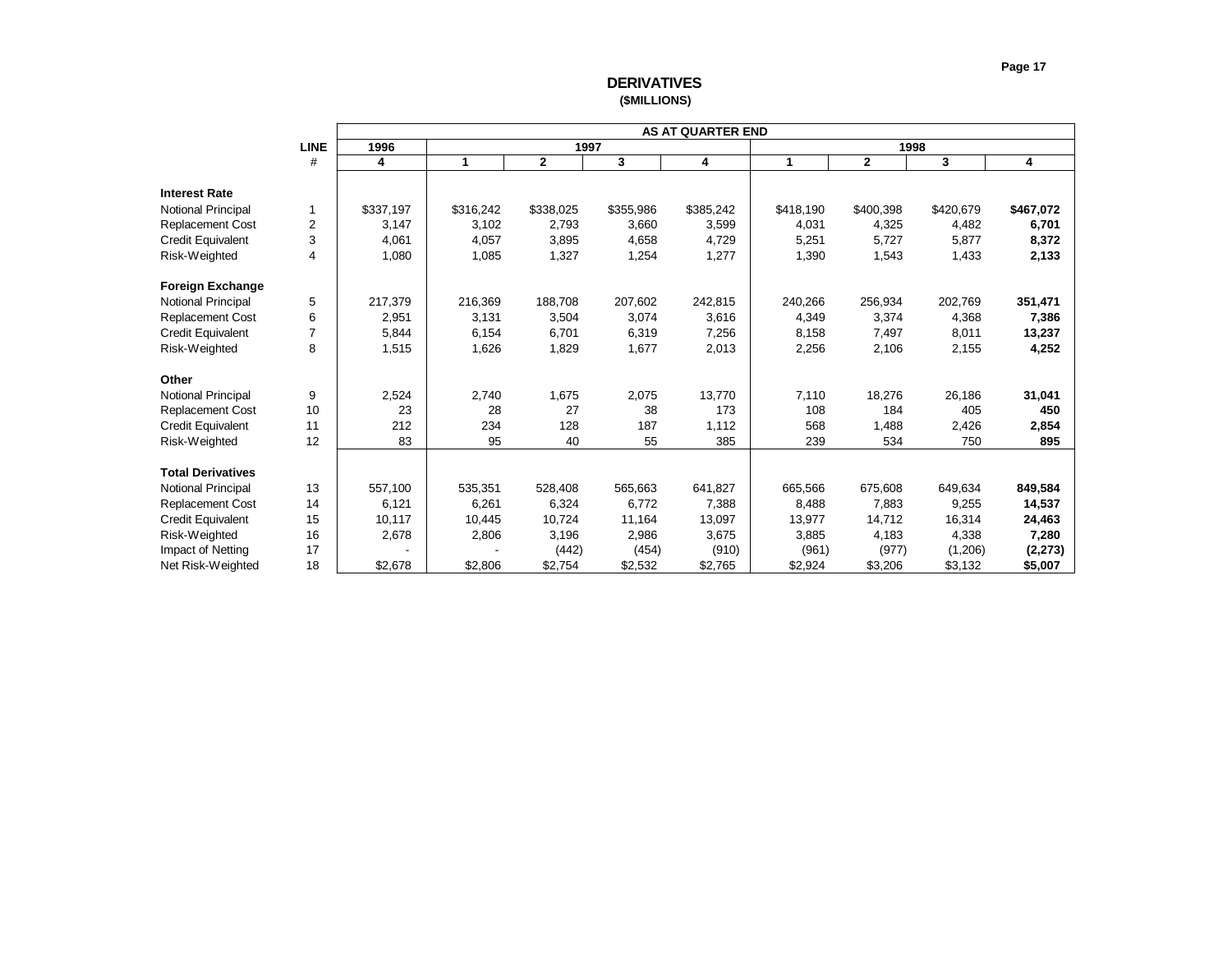# **NET IMPAIRED LOANS BY SECTOR (\$MILLIONS)**

<span id="page-18-0"></span>

|                                                 |             |          |          |                          |                          | <b>AS AT QUARTER END</b> |          |              |          |          |
|-------------------------------------------------|-------------|----------|----------|--------------------------|--------------------------|--------------------------|----------|--------------|----------|----------|
|                                                 | <b>LINE</b> | 1996     |          | 1997                     |                          |                          |          | 1998         |          |          |
|                                                 | #           | 4        |          | 2                        | 3                        |                          |          | $\mathbf{2}$ | 3        | 4        |
| <b>DOMESTIC</b>                                 |             |          |          |                          |                          |                          |          |              |          |          |
| Personal                                        |             | \$74     | \$74     | \$67                     | \$35                     | \$66                     | \$87     | \$85         | \$83     | \$92     |
| Commercial                                      |             | 142      | 189      | 151                      | 172                      | 112                      | 88       | 71           | 77       | 115      |
| Corporate                                       |             | 86       | 266      | 183                      | 176                      | 92                       | 107      | 111          | 83       | 103      |
| Total Domestic net of Specific Provisions       |             | 302      | 529      | 401                      | 383                      | 270                      | 282      | 267          | 243      | 310      |
| <b>INTERNATIONAL</b>                            |             |          |          |                          |                          |                          |          |              |          |          |
| U.S.A.                                          | 5           | 201      | 101      | 89                       | 71                       | 53                       | 218      | 89           | 73       | 40       |
| Other International                             | h           |          |          | $\overline{\phantom{a}}$ | $\overline{\phantom{a}}$ |                          | 9        | 13           | 13       | 11       |
| Total International net of Specific Provisions  |             | 201      | 101      | 89                       | 71                       | 53                       | 227      | 102          | 86       | 51       |
| Total Impaired Loans net of Specific Provisions | 8           | 503      | 630      | 490                      | 454                      | 323                      | 509      | 369          | 329      | 361      |
| General Allowance for Credit Losses             | 9           | 159      | 116      | 123                      | 169                      | 402                      | 425      | 447          | 650      | 620      |
| <b>TOTAL NET IMPAIRED LOANS</b>                 | 10          | 344      | 514      | 367                      | 285                      | (79)                     | 84       | (78)         | (321)    | (259)    |
| Allowance for Credit Losses                     | 11          | 429      | 461      | 501                      | 535                      | 585                      | 644      | 668          | 900      | 876      |
| <b>TOTAL GROSS IMPAIRED LOANS</b>               | 12          | \$773    | \$975    | \$868                    | \$820                    | \$506                    | \$728    | \$590        | \$579    | \$617    |
| Allowance for Credit Losses as a % of Gross     |             |          |          |                          |                          |                          |          |              |          |          |
| Impaired Loans                                  | 13          | 55.5%    | 47.3%    | 57.7%                    | 65.2%                    | 115.6%                   | 88.5%    | 113.2%       | 155.5%   | 142.0%   |
| Total Loans (Page 14, line 12)                  | 14          | \$78,802 | \$80,051 | \$84,703                 | \$85,321                 | \$86,738                 | \$92,500 | \$93,118     | \$93,754 | \$94,874 |
| Net Impaired Loans as a % of Net Loans          | 15          | 0.4%     | 0.6%     | 0.4%                     | 0.3%                     | $-0.1%$                  | 0.1%     | $-0.1%$      | $-0.3%$  | $-0.3%$  |